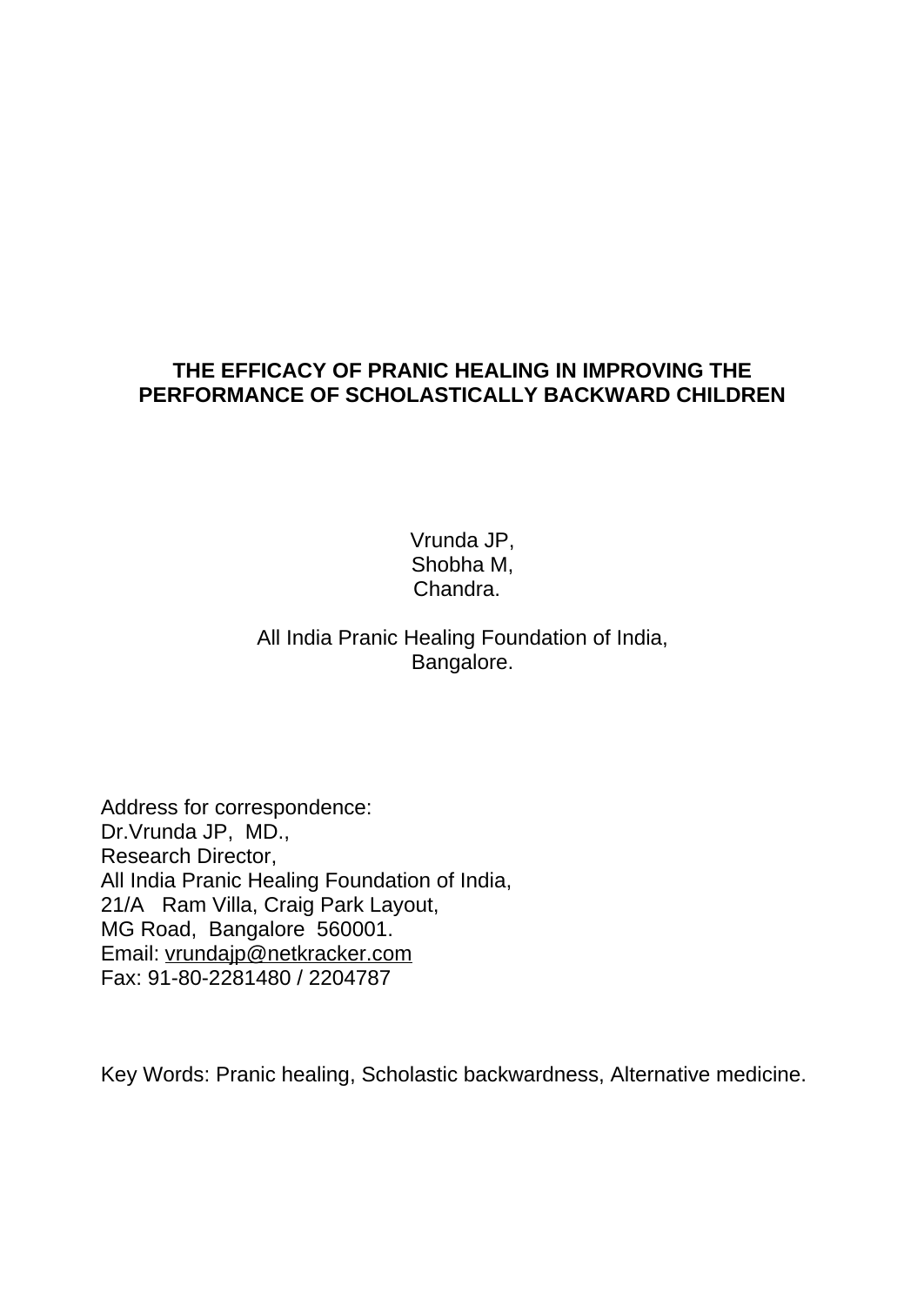#### **Abstract**

 Pranic Healing is an alternative method of medical therapy based on the concept of a Human Bio-energy field around the body which influences physical and mental health. Empirical observations and a few structured studies suggest that modification of the bioenergy field is associated with improvement of various disorders. Scholastic backwardness a common problem encountered among children, with several causes. Few studies exist which address the efficacy of any interventions for this disorder. This pilot study explores the efficacy of Pranic Healing for scholastic backwardness. 26 children with poor scholastic performance as recognized from school records were subjected to Pranic healing thrice a week over a period of three months. Changes in their performance at school, performance on standard psychological tests and changes in their bio-energy field were evaluated by serial examinations before and after the intervention Improvement in performance on psychologic tests was observed in 40-70 %, in bioenergy field patterns in 80% and in their behaviour and school performance in 90%. We conclude that Pranic Healing may be of benefit in children with scholastic backwardness. A controlled trial to test this hypothesis further is being conducted.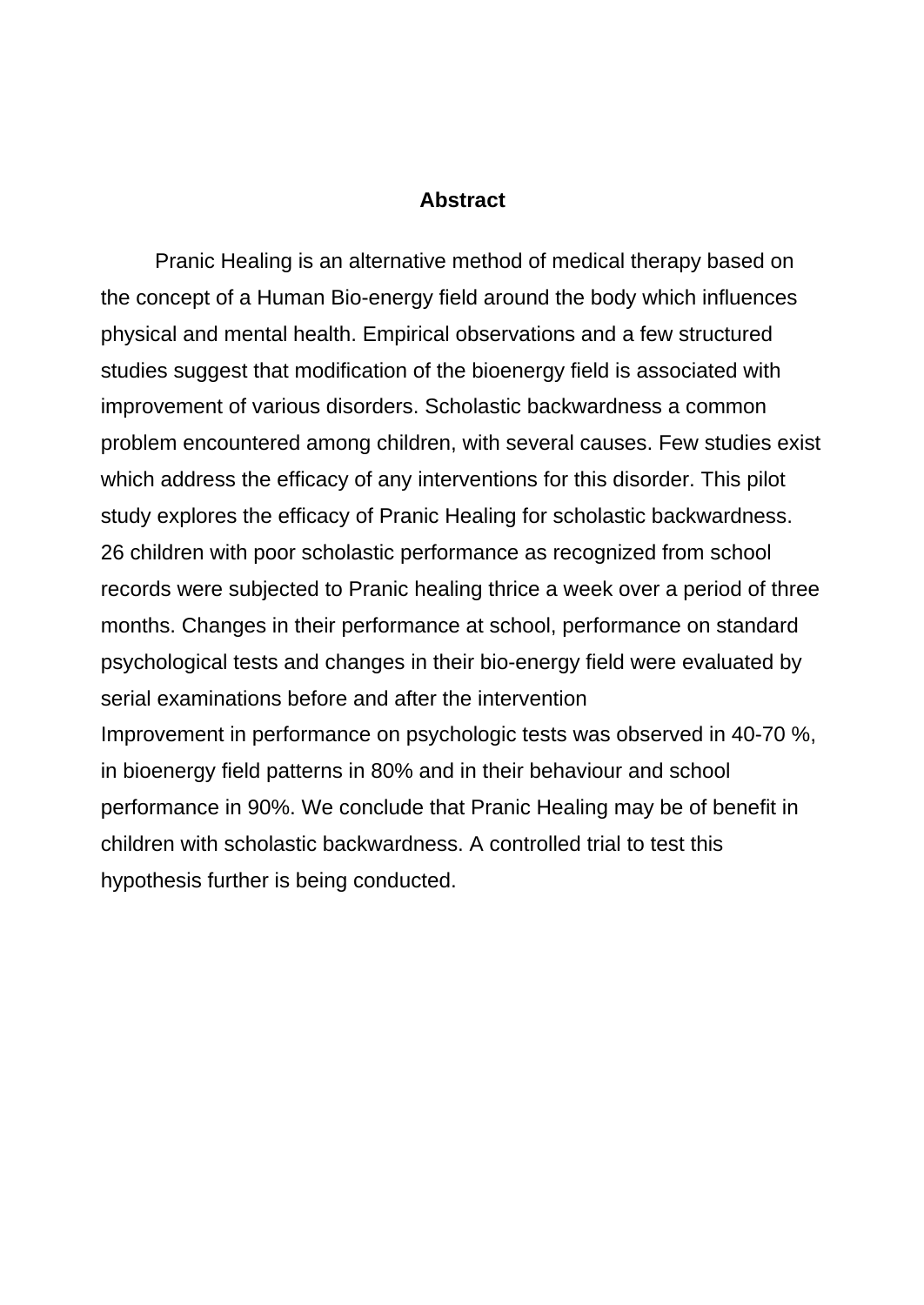#### 1. **Introduction:**

Pranic Healing is an alternative method of medicine based on the observation that the human body is surrounded by an energy field which reflects and influences the health. Parts of the Human Bio-energy field which are altered during disease state are discribed by Sui (1998) are the Inner Aura and Chakras, as shown in Figure 1. The Inner Aura extends on all sides of physical body for about 3 to 6 inches. Chakras are energy centres which control the function of major vital organs of the body (Sui, 1998; Sushil, 2000). Human bio energy field (aura and chakras) has hitherto been studied by the method of hand perception by trained practioners of Pranic Healing/Energy Therapy. The Pranic Healers are trained to perceive, assess and modify the energy field and chakras of the patient without any physical contact. Many physical, mental, physiological, environmental and pathological changes are known to influence the human bioenergy field (Sui 1998, Malikarjun 1978). These manifest as changes in the dimension of the Inner Aura and different Chakras. Changes observed in this bio-energy field are known to reflect specific ailments ( Malikarjun 1978, sui 1998, Koratkov 1998, Vrunda 1998, Wardell and, Mentgen ,1999

Further, favorable changes induced in the field by a trained Healer are known to result in healing. It is a non-touch, non- invasive form of therapy. Efficacy of Pranic Healing in treating various human ailments is supported by empirical observations as well as by a few clinical trials (Jain, 1997; Vrunda, 1999 ). While the basic tenets of Pranic Healing are different from conventional medicine, a scientific approach to such practice can help to document the efficacy of Pranic Healing in human diseases. The present study is one such attempt.

In the recent past, a new, more objective and visual method studying the bioenergy field has become available in the form of Gas Discharge emission Visualization technique (Korotkov et al, 1995). This is a camera based on Kirlian effect ; which gathers the information from energy field around the finger tips of the patient, and gives quantitative interptretation about the type of energy field and various chakras. The perception of bioenergy field and its characteristics by these two methods have been compared systematically Vrunda 1997).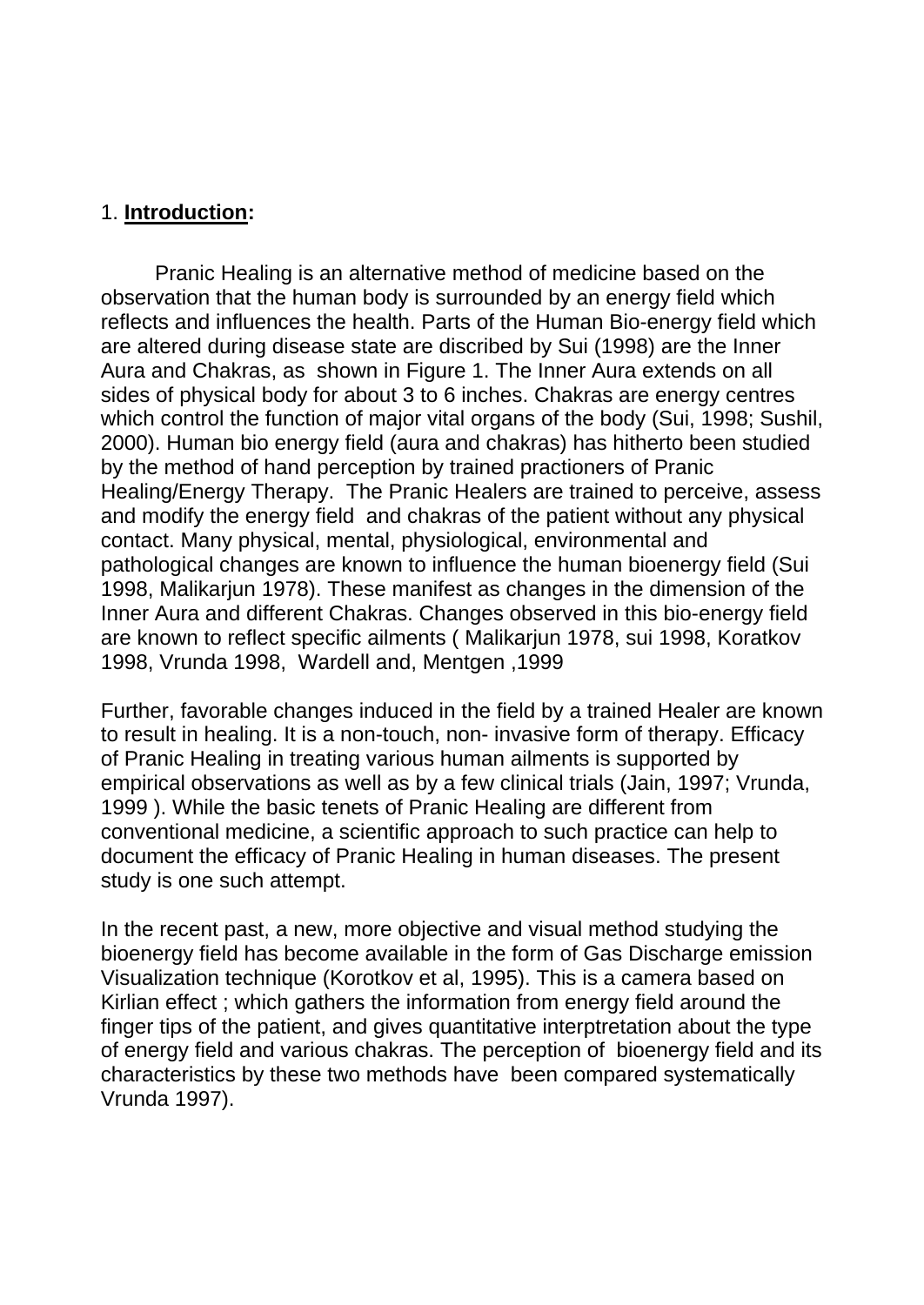Prevalence rates of scholastic backwardness range between 3% to 15% of the school-age population and are known to vary according to geographic areas Agarwal KN, Agarwal Dkgrom the Department of Paediatrics, Banaras Hindu University, Varanasi. observed ithe rural primary school children for two years, 12.97 per cent of those having IQ greater than or equal to 90 were found to have poor achievement in arithmetic test and teacher's assessment. These learning disabled children had impaired perceptual maturity and conceptual grasps ). Boys are recognized to have scholastic backwardness 4-8 times as often as girls do. Many parents are found asking, "why does my child have difficulty in learning?" Some of the known reasons are genetic defects; birth trauma; aberrant organization or dysfunction of the brain and brain maturational lag (Blumsack J, Lewandowski L, Waterman B ), etc. Inadequate lateralization of functions in the brain hemispheres, suboptimal cultural exposure and certain adverse psychosocial and emotional factors are also implicated. However, the exact etiology of scholastic backwardness may be determined only among a small fraction of the cases. More often, scholastic backwardness is a circumscribed occurrence in an otherwise normal child. Of the several selective areas of scholastic skills and abilities, one or a few may be affected: eg. verbal expression, comprehension, written expression, basic reading skills, reading comprehension, mathematics calculations, mathematics reasoning, spellings, etc.

While the method by which Pranic Healing influences health, in the conventional scientific terms, is as yet unknown, its efficacy in varied disorders is now being recognized increasingly ( Vrunda 1999 ). Favourable observations in a pilot study involving nine children with scholastic backwardness encouraged us to initiate this formal study. These children were referred by their parents who were aware of Pranic Healing. All nine experienced significant improvement in their school performance as well as in other areas such as behaviour at home (Chandra 1999). The purpose of this study was to examine the efficacy of Pranic Healing in children with scholastic backwardness.

## **Material and methods:**

Fourty four children with scholastic backwardness were recruited were randomised into two groups of 22 each.. Group A as PH group and Group B as remedial therapy Group. Changes in their performance at school, performance on standard psychological tests and changes in their bio-energy field were evaluated by serial examinations before and after the intervention.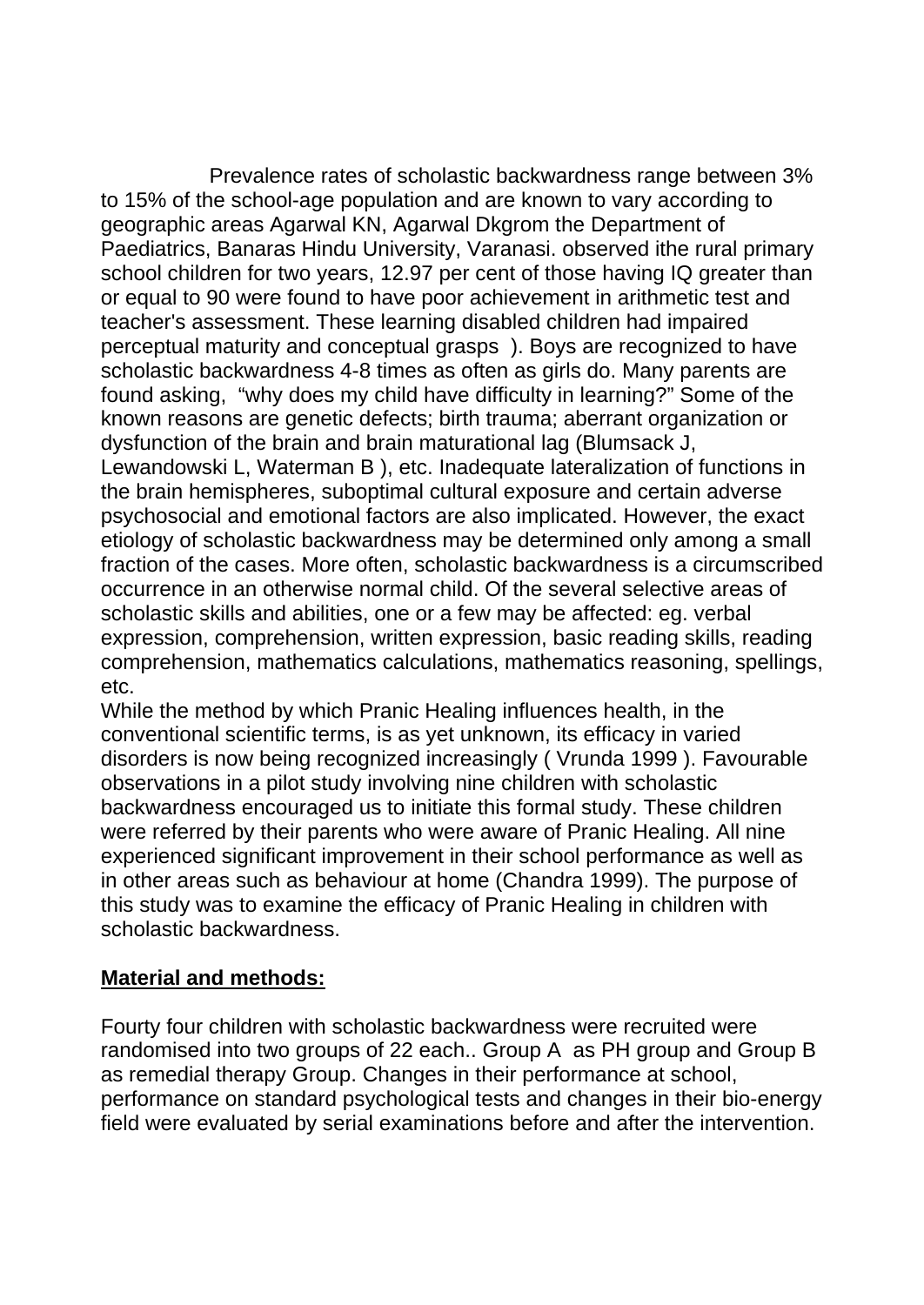# Randomization and distribution of the subjects



## Inclusion Criteria:

Children who were recognized by either their parents or teachers to be performing poorly at school during at least two past consecutive years were included in the study. Poor performance at school was recognized by grades in annual school report cards of less than 40% in two or more topics in school curriculum, with or without failures in examinations.

#### Exclusion criteria:

Children with mental retardation, significant neurological deficits, epilepsy, visual or hearing defects, specific learning disability localized to isolated types, overt psychiatric disorders (such as depression, psychosis, etc) which might interfer with the academic performance.were excluded.Children with adverse family factors such as parental alcoholism, recent divorce or significant mental illness in a first-degree relative were also excluded.

Each child fulfilling the above inclusion criteria was subjected to the following evaluation on day one of The study and again at the end of three months:

- Conventional psychological tests.
- Bio-energy field evaluation by Pranic healer and Gas discharge Visulization photography.
- Parents' subjective evaluation.
- Review of school performance based on score cards of examinations.

The psychological tests were administered by a Clinical Psychologist and included a clinical psychiatric interview schedule (to exclude any mental illness) followed by the a series of structured tests including:

**Colored Progressive Matrices (CPM)** - C.P.M. is a test designed specifically for young children. The scale as a whole is described as a "Test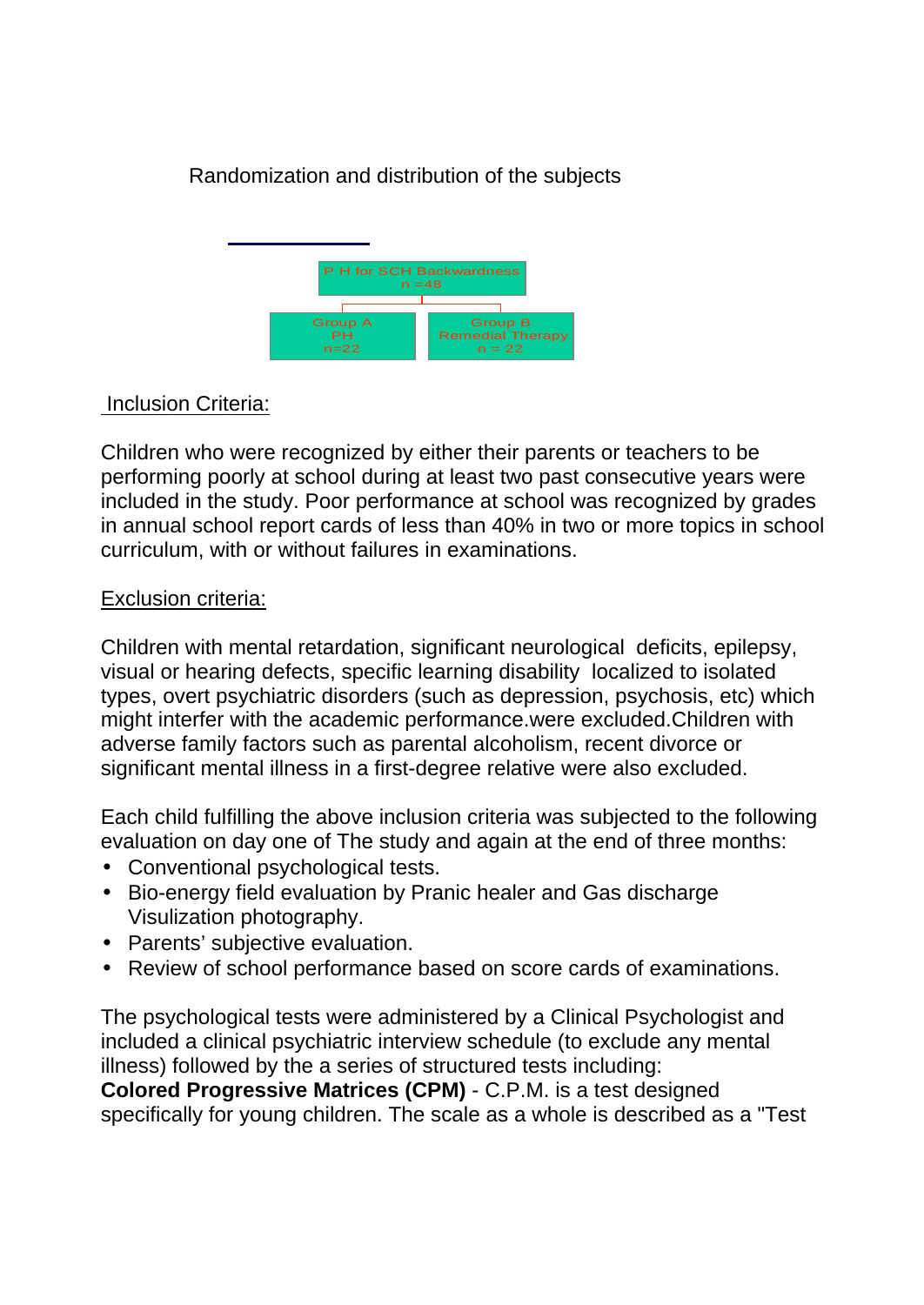of observation and clear thinking". It chiefly assesses the cognitive processes and intellectual maturity.

 The test consists of a pattern. One part of the pattern is blank. Six options are given below the pattern. The child has to choose the correct option so that the pattern appears complete.

**Wide range Assessment of Memory & Learning (WRAMAL)** - It is a test which consists of learning and memory scale. This test was chosen because it extensively assesses memory as well as learning. Its self - test are

- a) **Picture Memory** which consists of showing a picture for Ten Seconds then asking questions.
- b) **Sentence Memory** It consists of saying one sentence which, is then repeated by the child. The sentences increase in their level of difficulty in terms of the number of words and information.
- c) **Story Memory** It consists of telling a story and then asking questions. This is a recognition test.
- d) **Number Letter Memory** :- It is a test where, a series of letters and numerals are asked, and the child has to repeat. It starts with two letters and goes upto ten letters.
- e) **Verbal Learning** It consists of a list of thirteen words which are presented to the child. The child repeats the words he remembers. It is done for four trials. Delayed recall is done after ten minutes.

To assess the child's Visuo - spatial ability the following tests were given -

- a) **Drawing test of WRAVMA**
- **b) Matching test of WRAVMA**

The WRAMAL and WRAMA are not standardized for Indian Children. They were used because of the wide & exhaustive assessment possible in short time.

Parents' subjective assessment of the child' behavior and school performance were noted on day one and at the end of 3 months Subjective report of the child & parents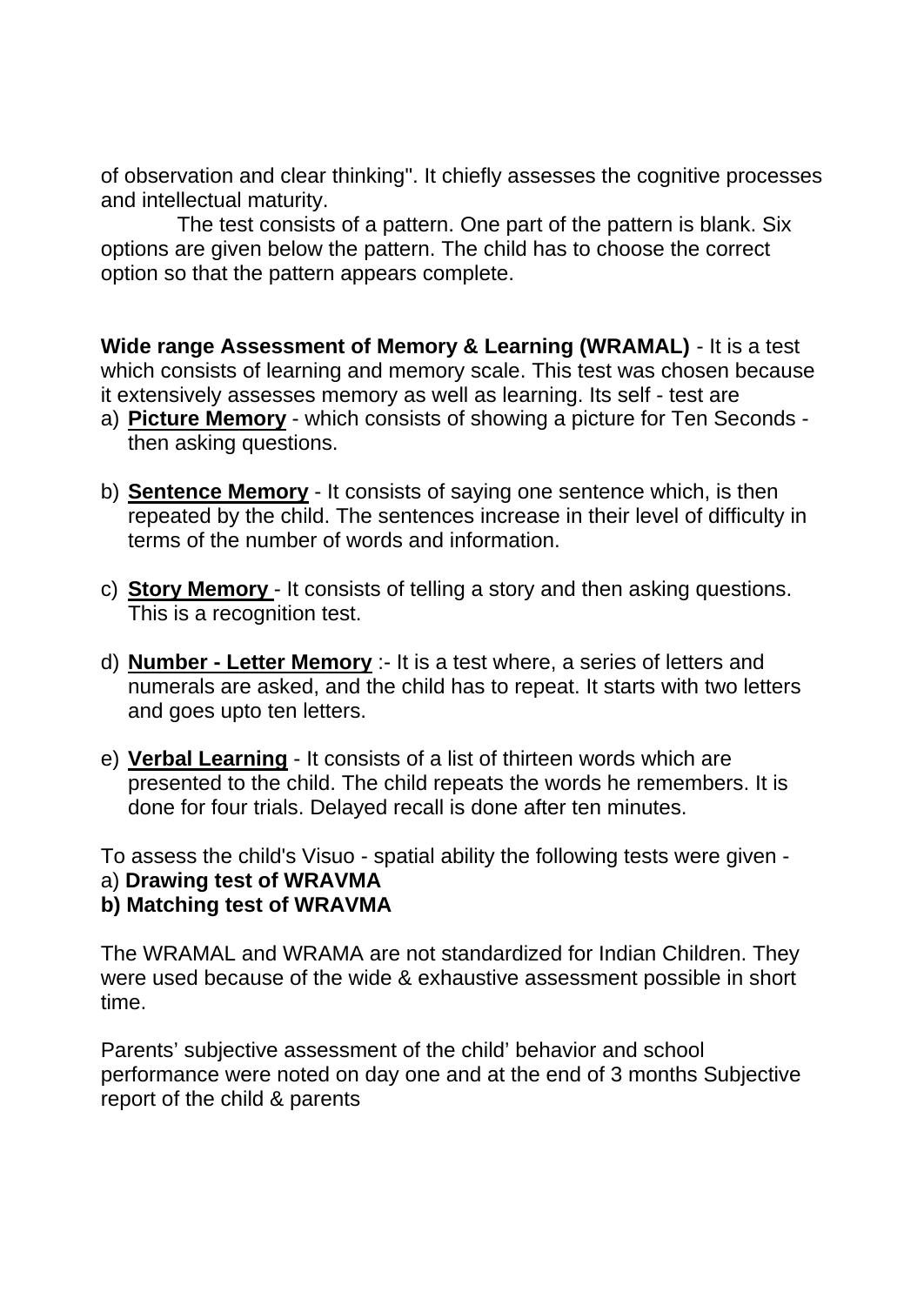Raven's Colored Progressive Matrices Test (RCPM) Benton Visual Retention Test (BVRT) Coman E,1999). Wide Range Assessment of Memory & Learning (WRAMC), Intelligence Quotient (IQ) assessment. (Hill DE, Ciesielski KT 1997 & Gioia GA 1998) Parent Rating Scale. Knox cube test (Bornstein RA,1983)

These tests were administered in a standardized setting, with predetermined time limits.

The Bioenergy field assessment of these children was performed by two methods: a manual, semi quantitative method by trained Pranic Healer and an objective method by Gas Discharge Emission Visualization photography ( Koratkov etal 1998). The bio-energy field evaluation by a trained Pranic Healer included documentation of the extant of the Inner Aura from the body surface in inches and the size of eight standard 'chakras' (Table 1), which were classified as normal, congested or depleted. Bio-energy field evaluation using Gas Discharge Visualization apparatus as described by Koratkov et al (1998) involves recording the bio-energy field around the tips of all ten fingers elicited by an electrical field. The bioenergy patterns photographed are depicted on a computer screen and the following measurements are made with the help of the computer: a) mean Area : b) Form Coeff and c) fractal coefficient, which is a measure of the complexity of the outer border of the aura recorded. The mean values & S.D.of each of these parameter for all the ten fingers were noted.

Parents' subjective assessment of the child' behavior and school performance were noted on day one and at the end of 3 months. The parents graded child's behaviour parameters as improved, same as before intervention or worse.

Pranic Healing was administered to all children in group A individually by a trained Pranic healer thrice a week for three months, i.e. approximately over 36 sessions. Apparent structure of the Healing session included the child setting on a chair and Healer sitting or standing at 3-4 feet disstaance and treating the energy field of the child. The therapy essentially is without any actual touch/re-arranging the cloths to the child. The Healer starts with moving the hand from head to toe at a distance of one foot or more away from the patient's body, called as general sweeping. After this the Pranic Healer moves his or her hand over the energy field of affected part and related areas. These sessions consisted of cleansing of the body aura and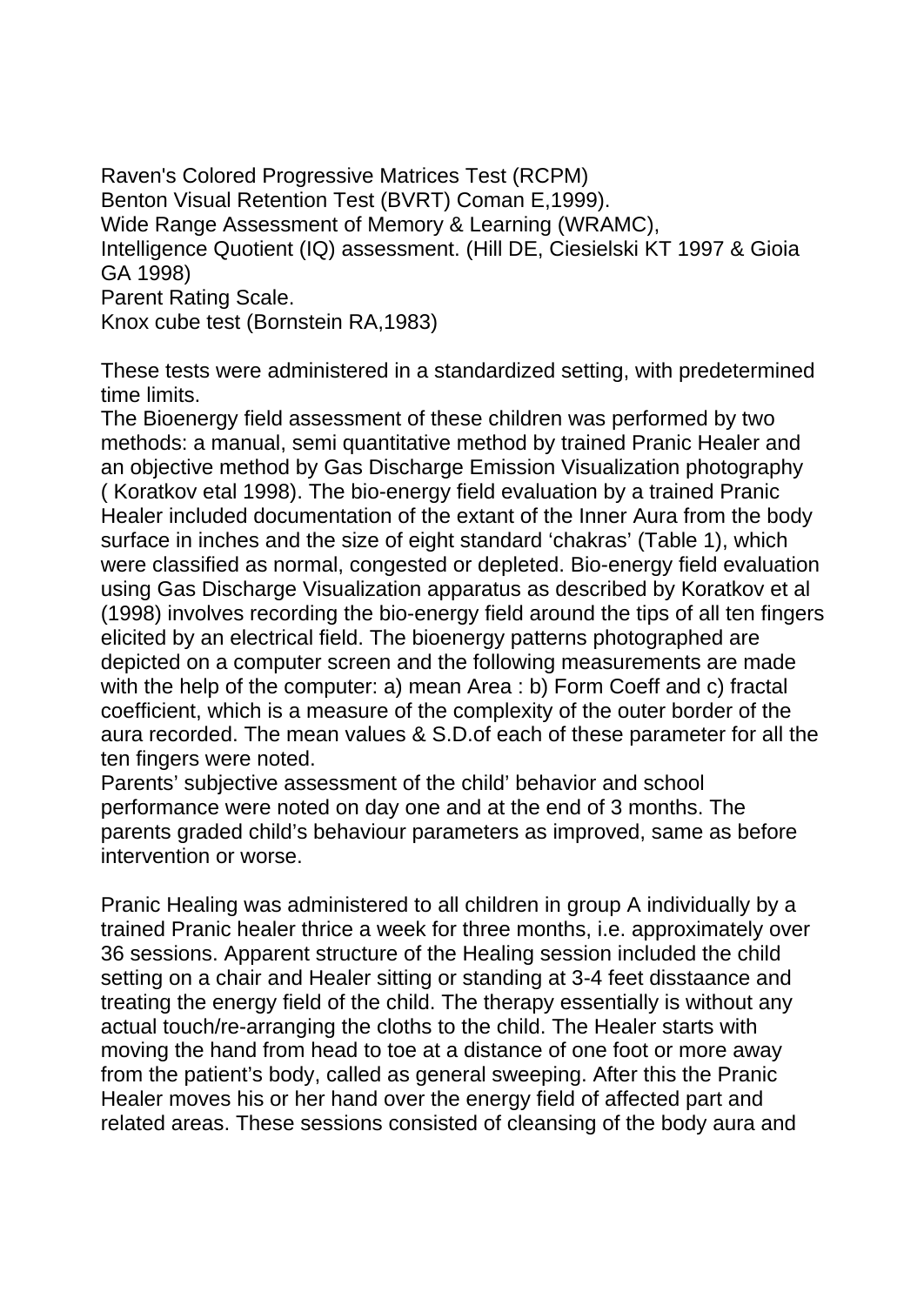chakras and energizing of chakras recognized to be abnormal, as described by Sui (1995).Once the cleansing is done then Prana is received with one hand by visualizing a beam of light being received by that hand. The Prana is then directed with other hand to the area/Chakras being treated, by holding the hand or moving it in a linear/circular motion over the affected part or related Each session lasting for about an hour.

## **RESULTS:**

34 children( 22 from Group A and 12 from Group B) with a mean age of 8.4 years;16 boys and 18 girls completed the study.

Table 2 compares the results of the their evaluation before and three months of initiating Pranic Healing.

| Post assessment - in Percentile<br><b>Test</b> |                       |                 |                        |            |                       |                   |  |
|------------------------------------------------|-----------------------|-----------------|------------------------|------------|-----------------------|-------------------|--|
|                                                |                       | <b>Improved</b> |                        | No change  |                       | decrement         |  |
|                                                | Group<br>$\mathbf{A}$ | Group<br>B      | Grou<br>$\mathbf{p}$ A | Group<br>B | Group<br>$\mathbf{A}$ | Group<br>B        |  |
| <b>CPM</b>                                     | 70                    | 70              | 20                     | 20         | 10                    | 10                |  |
| <b>BVRT</b>                                    | 10                    | 12              | 70                     | 76         | 10                    | $12 \overline{ }$ |  |
| <b>WRAML</b>                                   | 40                    | 39              | 50                     | 52         | 10                    | 8                 |  |
| <b>Parent Rating Scale</b>                     | 90                    | 46              | 13                     | 41         | 0                     | 0                 |  |
| Knox cube test                                 | 50                    | 53              | 20                     | 21         | 30                    | 26                |  |
| <b>School grade</b>                            | 90                    | 90              | 8                      | 8          | $\mathbf{2}$          | $\mathbf{2}$      |  |
| <b>Bio field</b>                               | 90                    | 90              | 10                     | 10         | 0                     | 0                 |  |
| <b>Child feed back</b>                         | 95                    | 90              | 5                      | 10         | 0                     | 0                 |  |
| <b>Healer feed back</b>                        | 95                    | --              | 5                      |            | 0                     | 0                 |  |

#### **Table 2 A: Details of psychological evaluation school performance. B: Bio-energy field changes**

Table no 2.B Bio-energy field changes ( according to the Healer )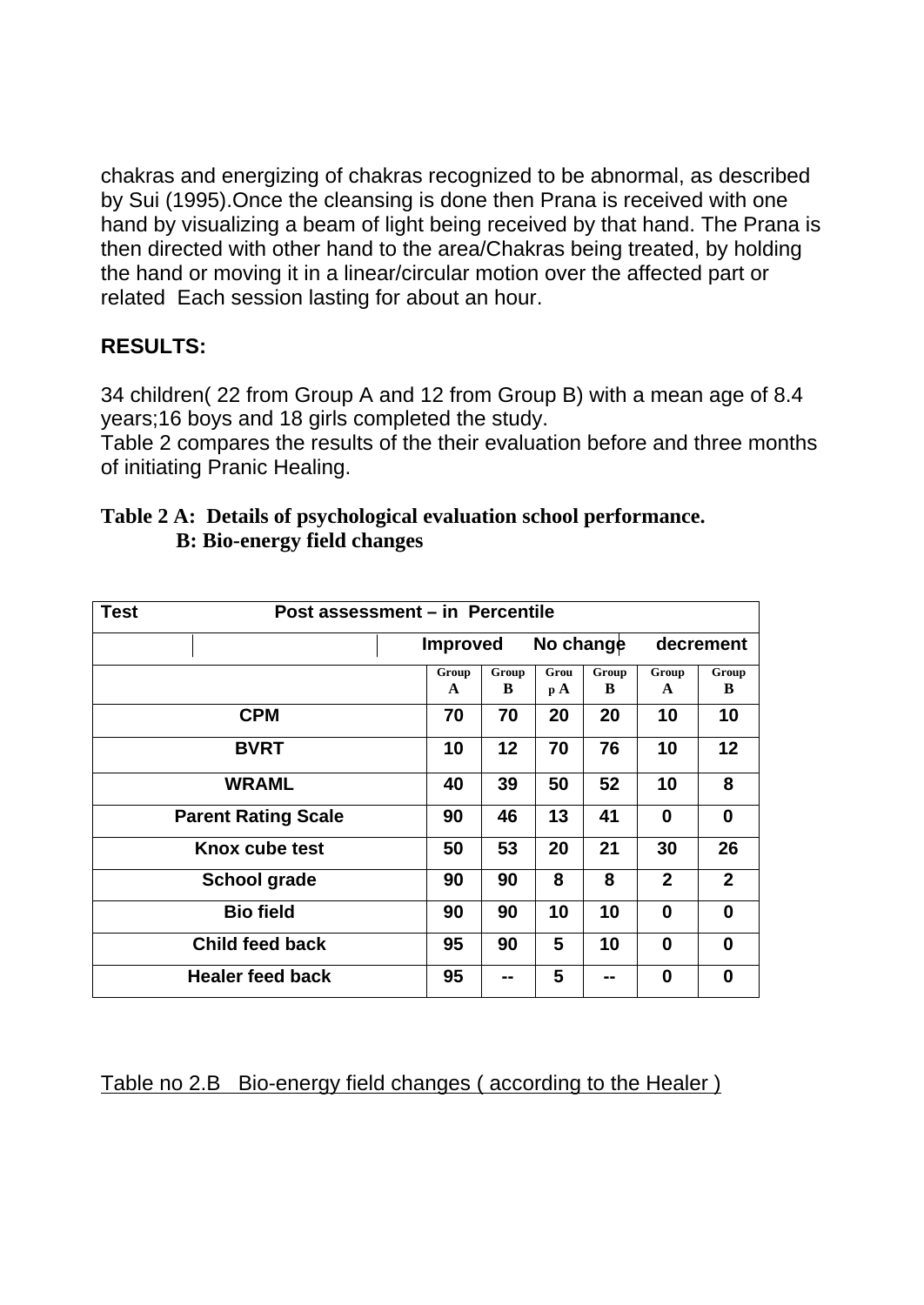Impact of Pranic Healing on Human Bioenergy field as demonstrated by Aura **p h o to g r a phy** 

B V R T



| Name of the area                                       | Pre assessment  |     | Post assessment |  |  |  |  |
|--------------------------------------------------------|-----------------|-----|-----------------|--|--|--|--|
| Body aura                                              | 3.5 inches      |     | 5.8 inches      |  |  |  |  |
| <b>Crown Chakras</b>                                   | affected in all |     | normal          |  |  |  |  |
| Ajna Chakras                                           | affected in all |     | normal          |  |  |  |  |
| <b>Basic Chakras</b>                                   | affected in all |     | improved in all |  |  |  |  |
| Mein meing Chakras                                     | affected in all |     | improved in all |  |  |  |  |
| Bo-energy field changes (According to Auraphotography) |                 |     |                 |  |  |  |  |
| Parameter                                              | Pre assessment  |     | Post assessment |  |  |  |  |
|                                                        | Mean            | S.D | Mean<br>S.D.    |  |  |  |  |
| Area                                                   | 5282605         |     | 6381.603        |  |  |  |  |
| Coefficient of variation.                              | 90.188123       |     | 103.9621        |  |  |  |  |
| <b>Fractal Diamention</b>                              | 2.7829          |     | 3.0000          |  |  |  |  |

## **Discussion:**

Pranic healing is a novel alternative method of therapy, now being used in a wide range of medical and psychological disorders, That the scientific community world wide is awakening to many such 'unconventional' methods is evident by the observations that these are becoming well known now; that the National Institutes of Health, USA has established an independent wing to cater to these with a huge budget and that a dedicated journal of Alternative Medicine now offers a platform for sharing scientific investigations in these issues (A Jain 1998). *According to the obsevations of Wardell DW, Mentgen 1999 in Healing touch as an energy-based approach to healing.&*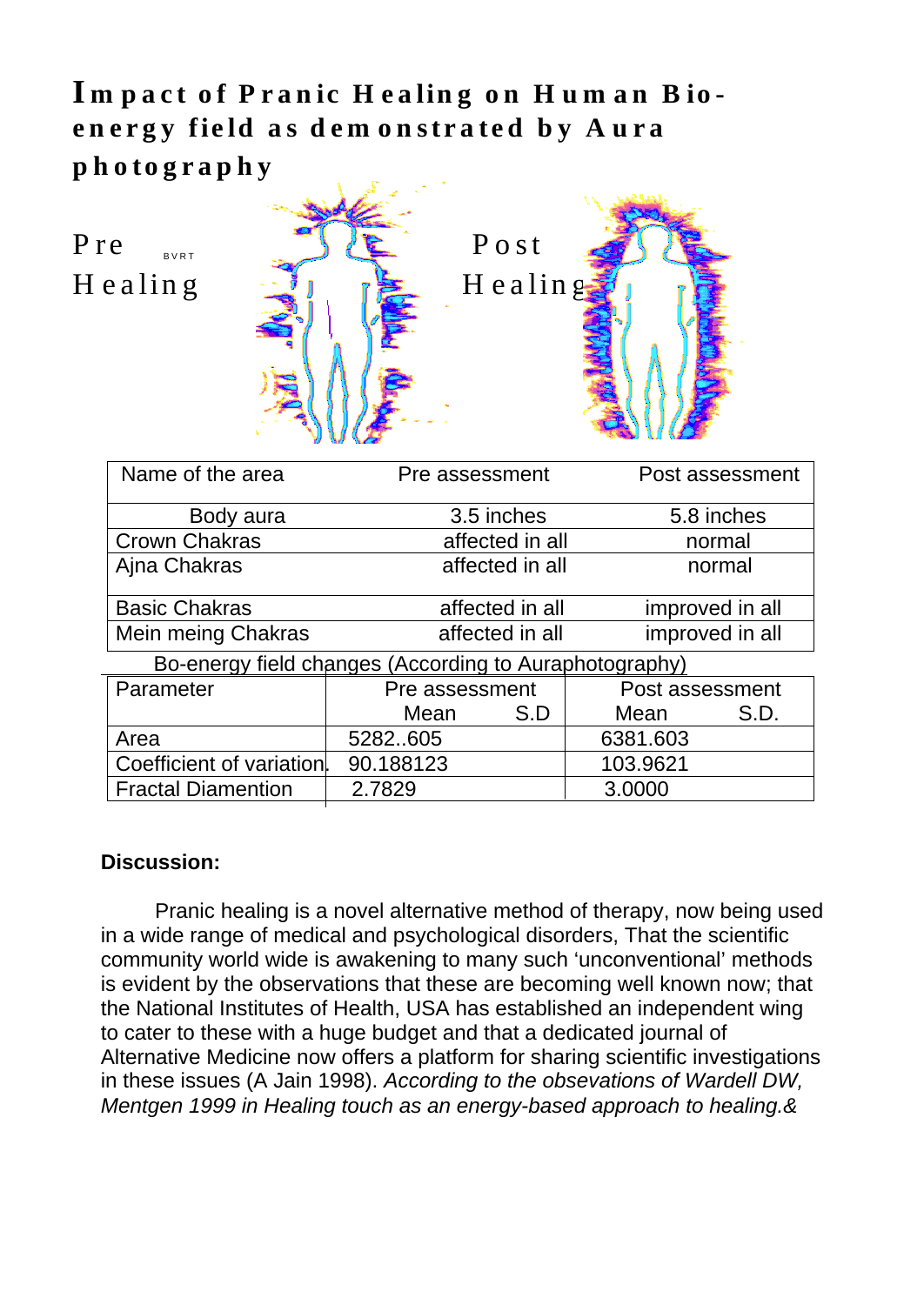*Villaire M 1999 experience showed a significant difference in surgery unit patients with Healing touch therapy,* 

Scholastic backwardness is a disorder which is common and distressing to parents and teachers. No definitive interventions other than non-specific training in scholastic topics are now available to these children. The causes of this syndrome are many and are not always remediable. Pranic Healing has been empirically attempted in similar disorders with favorable results. Specific conditions for which it has been systematically studied are back pain, ischemic heart disease, hypertension, etc. The research division of Pranic Healing foundation of India is committed to a detailed scientific evaluation of its efficacy in various disorders. In this case series, it is observed that a large proportion of the children studied had a beneficial outcome following Pranic healing. The exact mechanism by which this improvement is brought about is not known. However, as per the tenets of Pranic Healing, changes induced in the body aura by the healer are responsible.

There is increasing research evidence that early intervention in a range of children's problems can have a positive effect on both children and families. There are a number of widely used screening tests available for the early detection of children's developmental problems,; however, the routine uptake of these tests has been disappointing. They are time consuming; in some instances they require special training **Oberklaid F (** 2000 **)**Scholastic backwardness as is a entity with extremely poorly defined path ophysiology & is therefore difficult to treat.Various psuchplogical tests are in use for assessing these children. Raven's Colored Progressive Matrices Test (RCPM) was administered to 894 normal healthy adults who were randomly selected in six Italian cities and in the Republic of San Marino. Gender, age, and education significantly influenced overall test performance, and performance on different RCPM subsets. Findings from this large random sample provide demographic corrections to test scores for use in clinical practice( Measso G 19930,

Gioia GA (1998) has tried to re-exame the factor structure of the Wide Range Assessment of Memory and Learning: implications for clinical interpretation The intercorrelation matrices of the standardization sample of the Wide Range Assessment of Memory and Learning (WRAML), a multicomponent measure of memory functioning in children ages 5 to 17 years, were submitted to a hierarchical exploratory principal factor analysis (PFA). The PFA solutions were examined and compared with the published principal components analysis (PCA) solutions with the goal of examining the validity of the clinical scale configuration (Verbal Memory, Visual Memory, and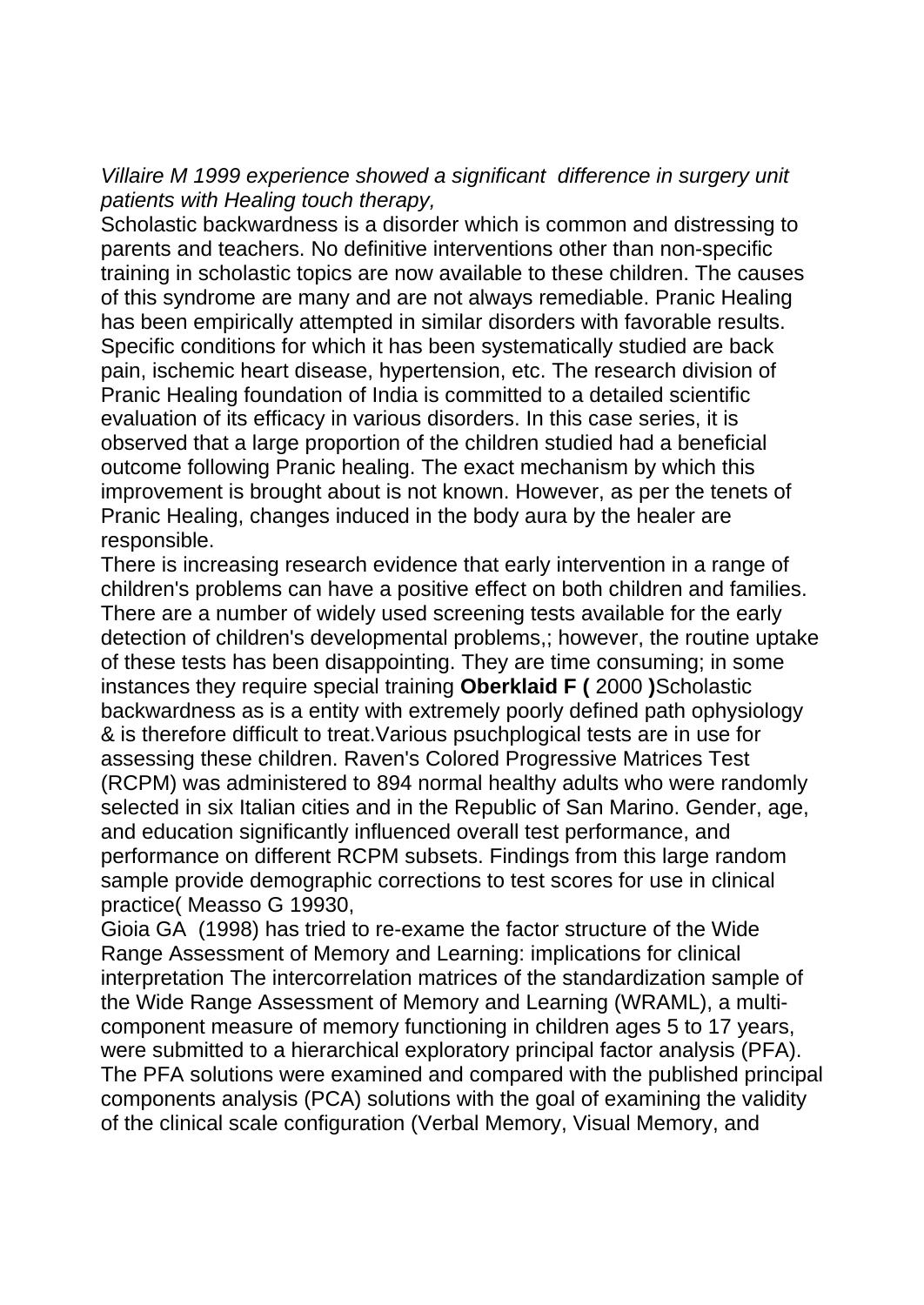Learning) proposed by the test authors. Results of the PFA differ from the PCA and do not provide statistical support for the existing three-scale structure nor the division between memory and learning.Specific factor loadings on the majority of sub-tests are higher than the common factor loadings indicating low shared variance. The low communalities together with the poor interpretability of the factor structure suggests that the subtests should be interpreted clinically as unique entities first and secondarily as factors. Theoretical and practical implications of the findings are discussed. The specificity of this screening instrument was 0. 77 for a sensitivity of 1 According to Hill DE, etal Memory results are related to deficits in strategic planning and attentional distractiveness. The WRAML may be a useful clinical tool to evaluate differential memory deficits in children . Burns GL, Patterson performed analysis on a sample of 1,263 children and adolescents. & identified 3 meaningful factors (i.e., Oppositional Defiant Behavior Toward Adults, Inattentive Behavior and Conduct Problem Behavior) and a fourth,poorly defined factor. A confirmatory factor analysis (CFA) evaluated the fit of the 3 meaningful factors in a second sample of 1,264 children and adolescents.The 3-factor model with 2 correlated errors provided a excellent fit. This3-factor model also provided a significantly better fit than 2- and 1-factor models. Multiple group CFA indicated that the factor pattern, item-factor loadings, factor correlations, and correlated errors were equivalent across the samples. The CFA on sex yielded similar results. Initial normative information is presented for boys ( $n = 1,322$ ) and girls ( $n = 1,205$ ) within 4 age ranges (i.e., 2-5, 6-9, 10-13, 14-17) for the 3 factors The Knox Cube Test is used in conjunction with some neuropsychological test batteries as a measure of visual attention and memory, but no data are available regarding the validity of this measure in a neuropsychological context. The present investigation examined the construct validity of the Knox Cube Test as a measure of attention span, and also as a neuropsychological instrument. Two independent samples were administered a battery of tests including the Knox Cube Test. The test was found to be strongly related to most of the measures, and in both samples the highest correlations were found with dig+it span backwards,Trail Making Test and Speech Perception Test. Factor analysis in the two samples revealed that the highest loadings for the Knox Cube Test were observed on a factor interpreted as measuring attention and concentration. These findings were discussed in regard to the validity of the Knox Cube Test, and its potential use in clinical neuropsychological examination. According to Lindeboom J, Matto D Due to its low internal consistency, the Knox Cube test cannot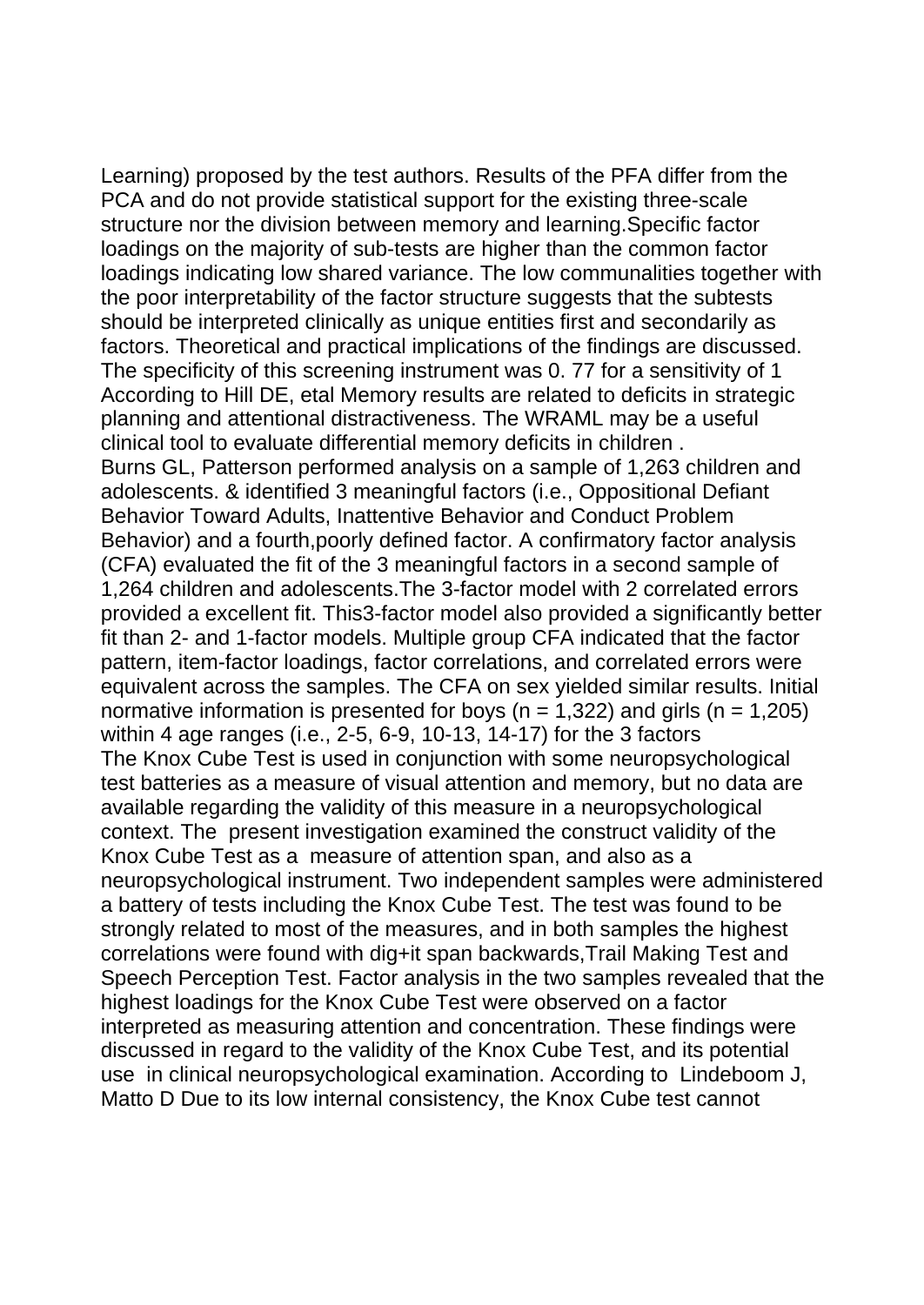reliably distinguish differences among normal subjects, but may still be useful to detect impairment.

Healers' evaluation of the children before during and after the healing showed the following results.

They were more focused and enthusiastic

On questioning on general matters, their answers were more relevant and spontaneous.

They were happier and more co-operative during healing sessions.

They enjoyed healing sessions and discussed their studies with the healer. They were calmer

They memory had improved considerably

According to the Parental feedback: all children Improved.

The parents of these children had the following things to say:

Memory and attention of the child is improved.

I need less time to explain and make the child understand, more affectionate, less sibling rivalry.

Less reminders are required for study, notes are more complete, fewer complaints from school, appetite and general health improved.

My child now takes care of her sick mother without being told, which took a lot of persuasion before.

The children described the changes in themselves as follows:

I feel happy,

I can learn easily,

I can understand and remember better,

I feel less tired,

I understand and complete my work in school faster

I feel like studying and passing my exams.

 Increase in " good" remarks in the note books by teachers who were unaware of the intervention.

One boy was selected in the football team of the school & was made captain for one of the matches.

I don't get angry easily,

I help my parents on my own,

The favorable changes were observed in their Bio-energy field as documented by the Healer and Aura photographs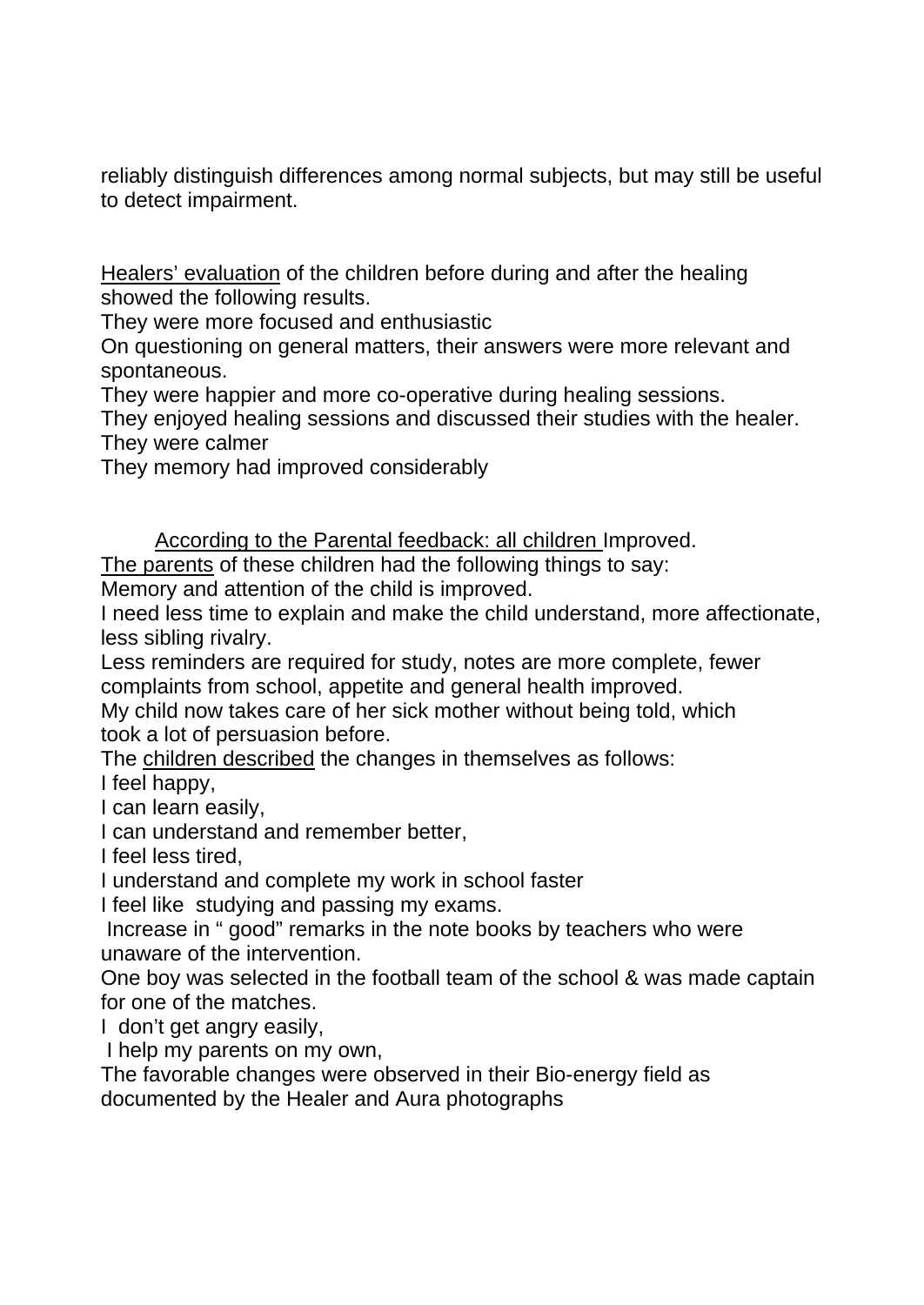All above mentioned parameters revealed significant improvement in various dimensions of the child's performance and has yielded successful results The successful completion of this study has paved the way for further multiple armed research studies in the same and allied fields.

This study has several limiting factors. The small number of subjects, absence of a control group, short duration of study, need of frequent visiting to the Healer and difficulty in accurate quantification of 'scholastic backwardness' are some of these. A prospective study including a control group is being initiated to overcome some of these and develop a higher level of evidence for the efficacy of Pranic Healing in this disorder.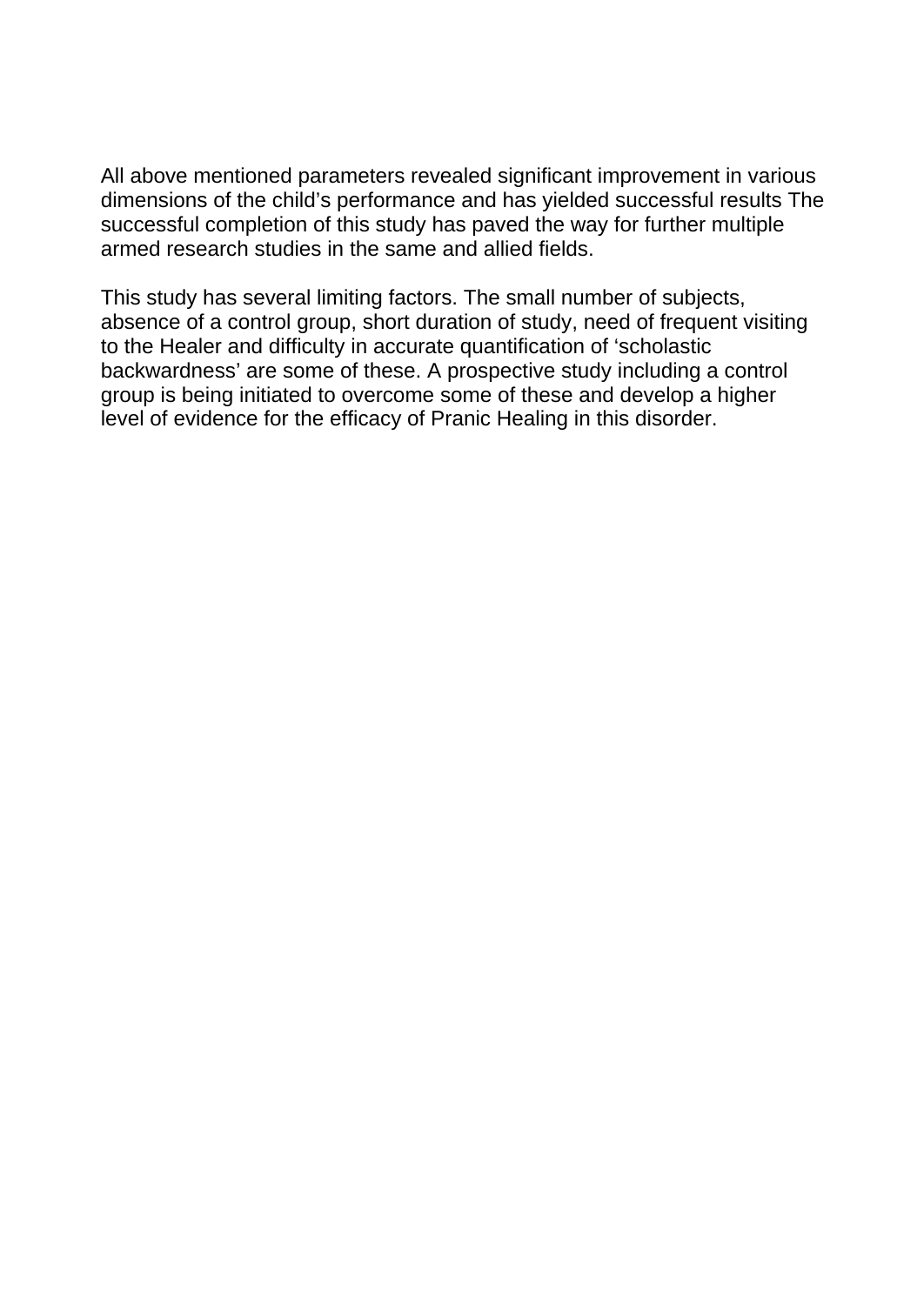## **Bibliography**

 A.Jain, R.Nagarthana,H.R.Nagendra and Shirley Telles 1999,17(8), 14-17. Effect of Pranic Healing in Chronic Musculoskeletal Pain-A Single Blind Control Study. International Journal of Alternative and Complementary, Medicine.

Blumsack J, Lewandowski L, Waterman B Neuro developmental precursors to learning disabilities: a preliminary report from a parent survey**.** Department of Psychology, Syracuse University, NY 13244-2340, USA. Bornstein RA Construct validity of the Knox Cube Test as a neuro psychological measure.J Clin Neuropsychol 1983 Jun;5(2):105-14 Burns GL, Patterson DR Factor structure of the Eyberg Child Behavior Inventory: a parent rating scale of Oppositional Defiant Behavior Toward Adults, Inattentive Behavior, and Conduct Problem Behavior J Clin Child Psychol 2000 Dec;29(4):569-77

[glburns@mail.wsu.edu](mailto:glburns@mail.wsu.edu)

Chandra (2000) sovenier published by Pranic Healing foudation.of Karnataka P.17-18.

Coman E, Moses JA, Kraemer HC, Friedman L, Benton AL, Yesavage J Geriatric performance on the Benton Visual Retention Test: demographic and diagnostic considerations. Clin Neuropsychol 1999 Feb;13(1):66-77

Eric, R. M.D., Board Certified Urologist & Certified Pranic Healer, Kaiser Permanete Hospital, Harbor City, CA. (Miracles through Pranic Healing, Sui,1997).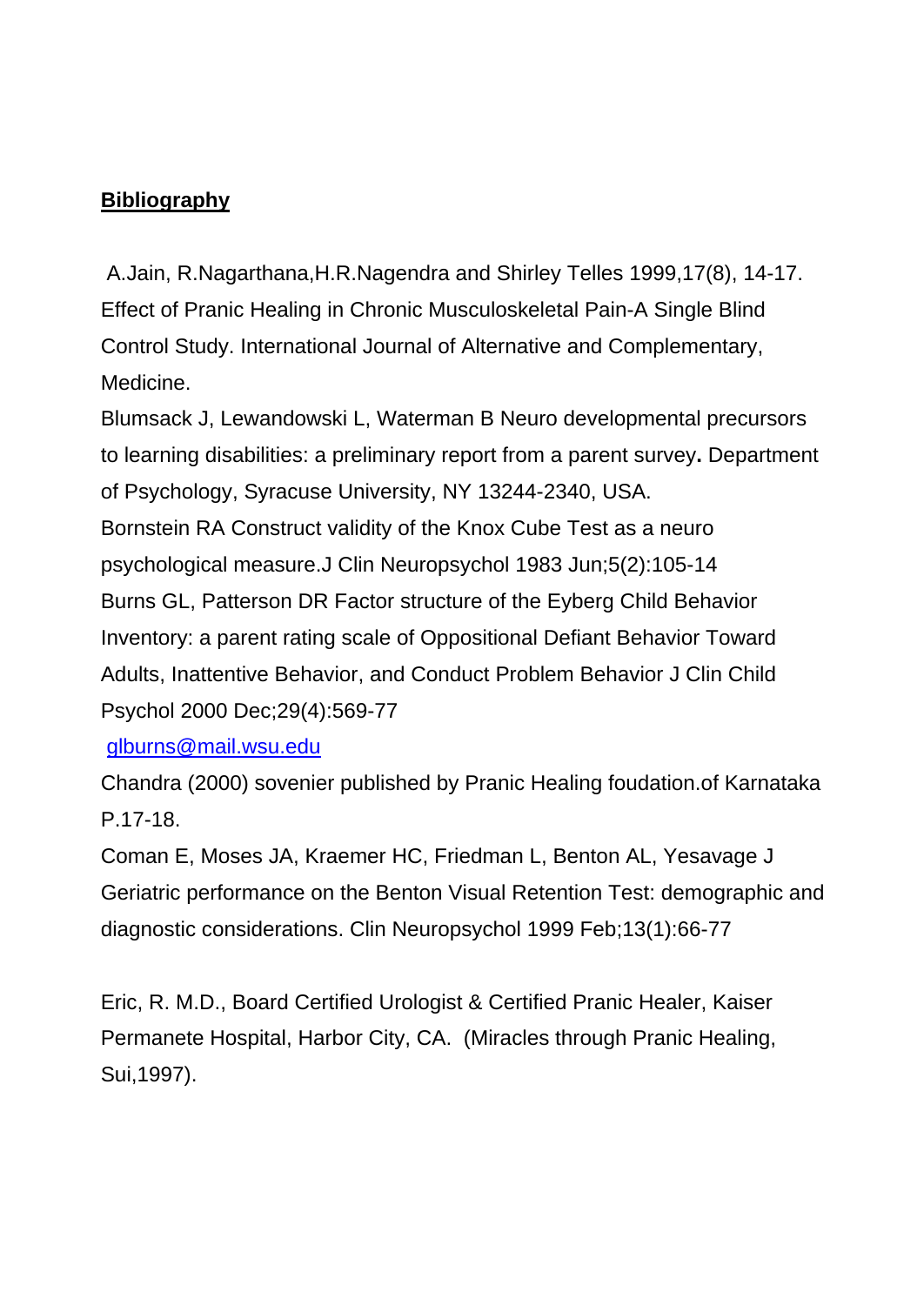Eisenberg, D., Kessler, R., Foster, C., Norlock, F., Culkins, D., & Delbanco, R. (1993). Unconventional medicine in the United States: Prevalence, costs and patterns of care.

New England Journal of Medicine, 328, 246-252.

Gioia GA ,Re-examining the factor structure of the Wide Range Assessment of Memory and Learning: implications for clinical interpretation. : Assessment 1998 Jun;5(2):127-39

The intercorrelation matrices of the standardization sample of the Wide Range Assessment of Memory and Learning (WRAML),

Hill DE, Ciesielski KT, Sethre-Hofstad L, Duncan MH, Lorenzi M Visual and verbal short-term memory deficits in childhood leukemia survivors after intrathecal chemotherapy

Hicks MR, Johansson CB, Heinze AM, Halscott JF60Teacher and parent checklist ratings with learning-disabled, hyperactive, and emotionally disturbed children *J Pediatr Psychol* 1981 Mar;6(1):43- 46.

Dykman RA, Ackerman PT, Holcomb PJ, Boudreau AY: Physiological manifestations of learning disability.*J Learn Disabil* 1983 Jan;16(1):46-53

Joyce B The human energy field: a hidden order in healing. Imprint 1996 Nov-Dec;43(5):37-8

Korotkov K (1998), "Aura and Consciousness", State Editing and Publishing unit " Kultura".Korotkov K (1999) http:/ /bioresonant.com/news.html http:/ /www,thiaoouba.com/crown.htm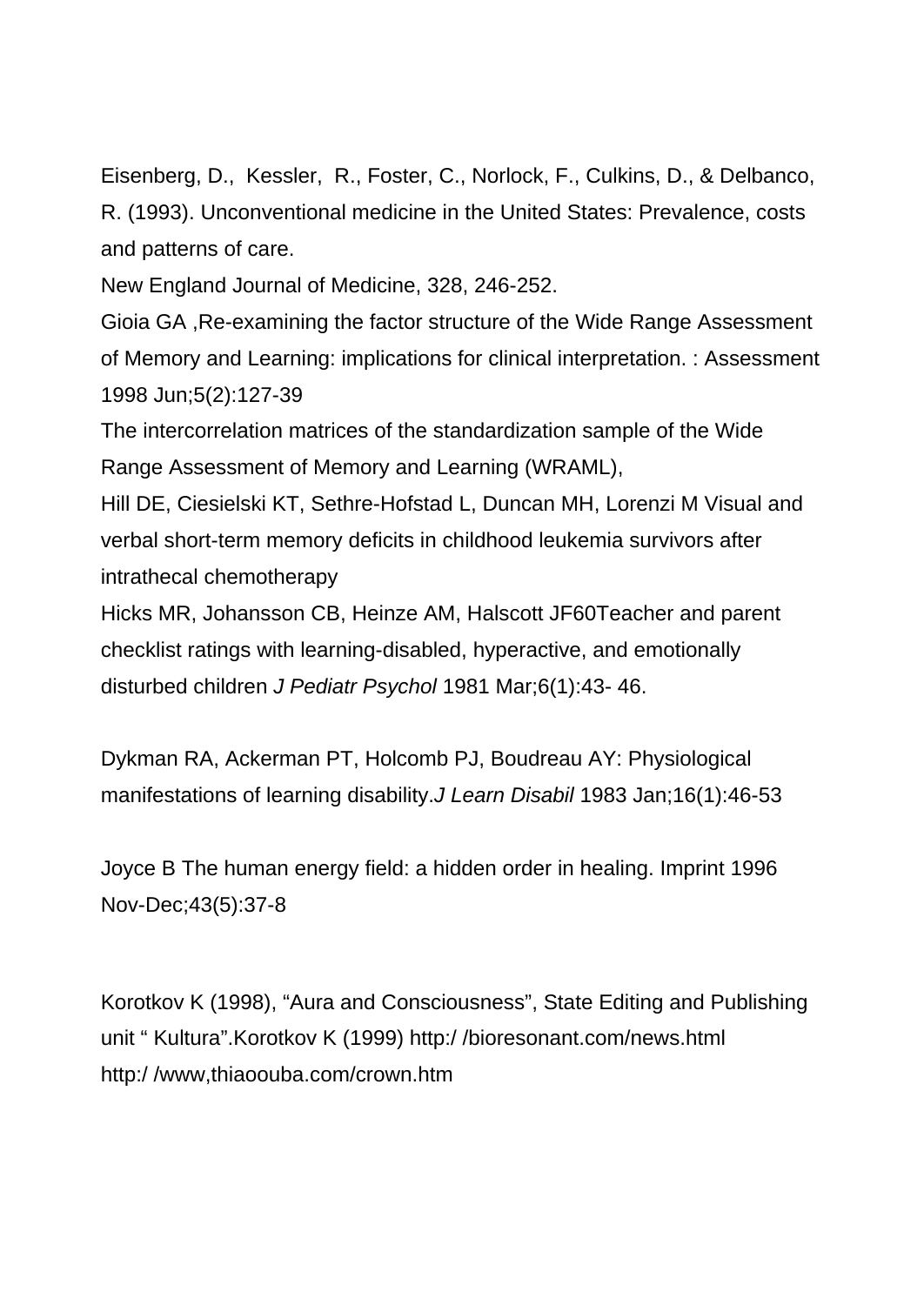Measso G, Zappala G, Cavarzeran F, Crook TH, Romani L, Pirozzolo FJ, **Grigoletto** 

F, Amaducci LA, Massari D, Lebowitz BD Raven's colored progressive matrices: a normative study of a random sample of healthy adults.

Acta Neurol Scand 1993 Jul;88(1):70-4

Sui,C.K.(1990). Ancient science and art of Pranic healing (2nd ed). Institute for Inner Studies. Manila.

Sui, C.K. (1992). Advanced Pranic healing. Institute for Inner Studies. Manila. Sui, C.K. (1996). Miracles of Pranic healing. Institute for Inner Studies. Manila.

Sui, C.K. (1994). Pranic psychotherapy. Institute for Inner Studies. Manila. Sushil Joseph (2000) Heritage Healing page 13, vol2,no. 6 June

Vrunda JP(1997), Chief investigator for Research study "Efficacy of Pranic Healing for non-cancer chronic pain " in Washington Medical School & Barns Jewish Hospital St.Louis USA. 92807 (personal communication).

Vrunda JP(1998), Scientific approch to Pranic Healing" Paper presented in 3<sup>rd</sup> International conference of Pranic Healers on 30<sup>th</sup> Nov1998"at Chennai India.

Vrunda JP(1999), "Clinical experience in Pranic Healing" Paper presented in Alumini meeting at NIMHANS, Bangalore, India

Vrunda JP(1999), "Pranic Healing and GDV " Paper presented in Internatinal Congress "Science, Information and Spirit 99" on30th May at St.Petersberg, Russia.

Van Sell SL.[Reiki: an ancient therapy by touch Servir. 1998 Jul-Aug;46(4):207-9. Portuguese Vrunda JP(1999), "Pranic Healing a holistic Healing " Paper presented in

World Holistic Medicine Congress on 11<sup>th</sup> Sept.1999, at Bangalore, India.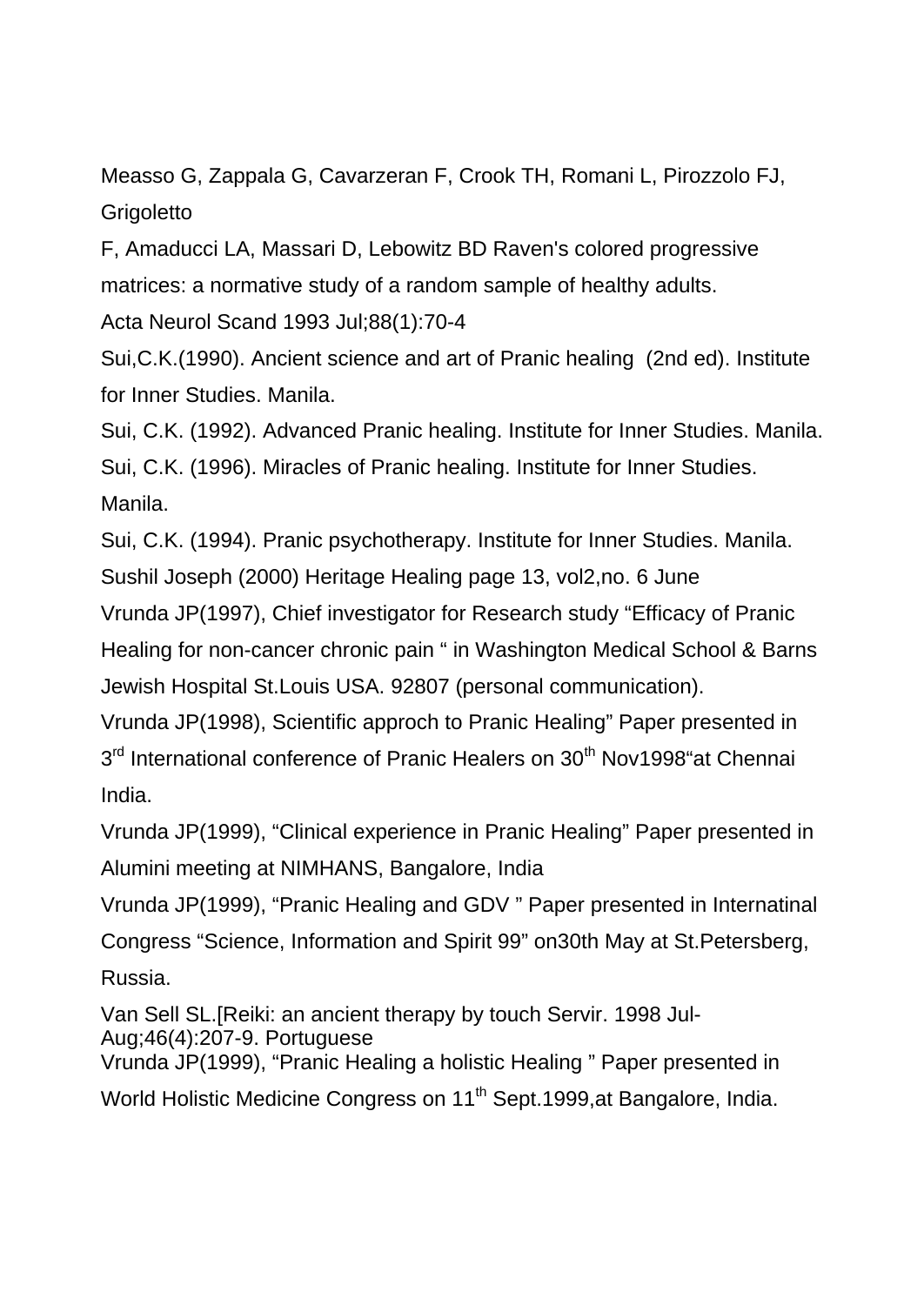Wardell DW, Mentgen J Healing touch--an energy-based approach to healing. Imprint Feb-Mar;46(2):34-5, 51

Villaire M Healing touch therapy makes a difference in surgery unit,Crit Care Nurse 1999 Feb;19(1):104

Wirth DP, Richardson JT, Eidelman WS Wound healing and complementary therapies: a review. J Altern Complement Med 1996 Winter;2(4):493-502

Hill DE, Ciesielski KT, Sethre-Hofstad L, Duncan MH, Lorenzi M Visual and verbal short-term memory deficits in childhood leukemia survivors after intrathecal chemotherapy

J Pediatr Psychol 1997 Dec;22(6):861-70

.Clinical Neuroscience Laboratory, University of New Mexico, USA.

Assessed survivors of childhood lymphoblastic leukemia (ALL) treated with intrathecal chemotherapy, using the Wide Range Assessment of Memory and Learning

(WRAML), compared to controls without cancer, matched as closely as possible in

age, SES, and gender. Mild, but consistent, deficits were found in both visual-spatial and verbal single-trial memory tasks. In multitrial learning, only visual-spatial tasks resulted in deficient scores, while verbal learning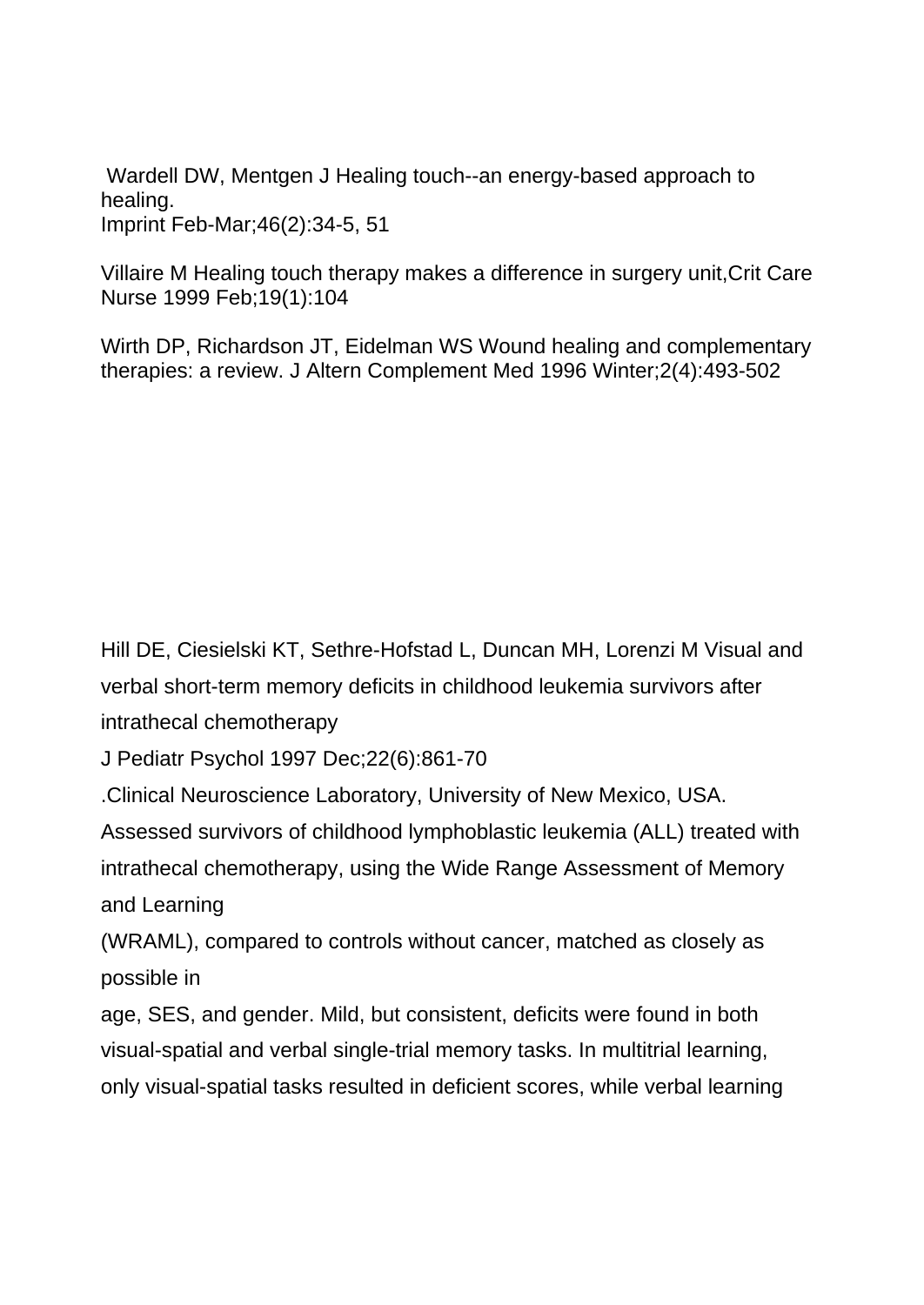was within the normal range. IQ results indicated scores 10-20 points lower in the ALL group. Memory results are related to deficits in strategic planning and attentional distractiveness. The WRAML may be a useful clinical tool to evaluate differential memory deficits in children with ALL.

1: Burns GL, Patterson DR Factor structure of the Eyberg Child Behavior Inventory: a parent rating scale of Oppositional Defiant Behavior Toward Adults, Inattentive Behavior, and Conduct Problem Behavior J Clin Child Psychol 2000 Dec;29(4):569-77

Used the Eyberg Child Behavior Inventory (ECBI) to measure disruptive behavior problems in children and adolescents. A controversy exists, however, on the dimensional structure of the ECBI. To evaluate this issue, an exploratory factor analysis was first Burns GL, Patterson performed on a sample of 1,263 children and adolescents. This analysis identified 3 meaningful factors (i.e., Oppositional Defiant Behavior Toward Adults, Inattentive Behavior and Conduct Problem Behavior) and a fourth, poorly defined factor. A confirmatory factor analysis (CFA) evaluated the fit of the 3 meaningful factors in a second sample of 1,264 children and adolescents.

The 3-factor model with 2 correlated errors provided a excellent fit. This 3-factor model also provided a significantly better fit than 2- and 1-factor models. Multiple group CFA indicated that the factor pattern, item-factor loadings, factor correlations, and correlated errors were equivalent across the samples. The CFA on sex yielded similar results. Initial normative information is presented for boys ( $n = 1,322$ ) and girls ( $n = 1,205$ ) within 4 age ranges (i.e., 2-5, 6-9, 10-13, 14-17) for the 3 factors. The use of these 3 factors, especially Oppositional Defiant Behavior and Conduct Problem Behavior, should make the ECBI more useful as a screening and outcome measure.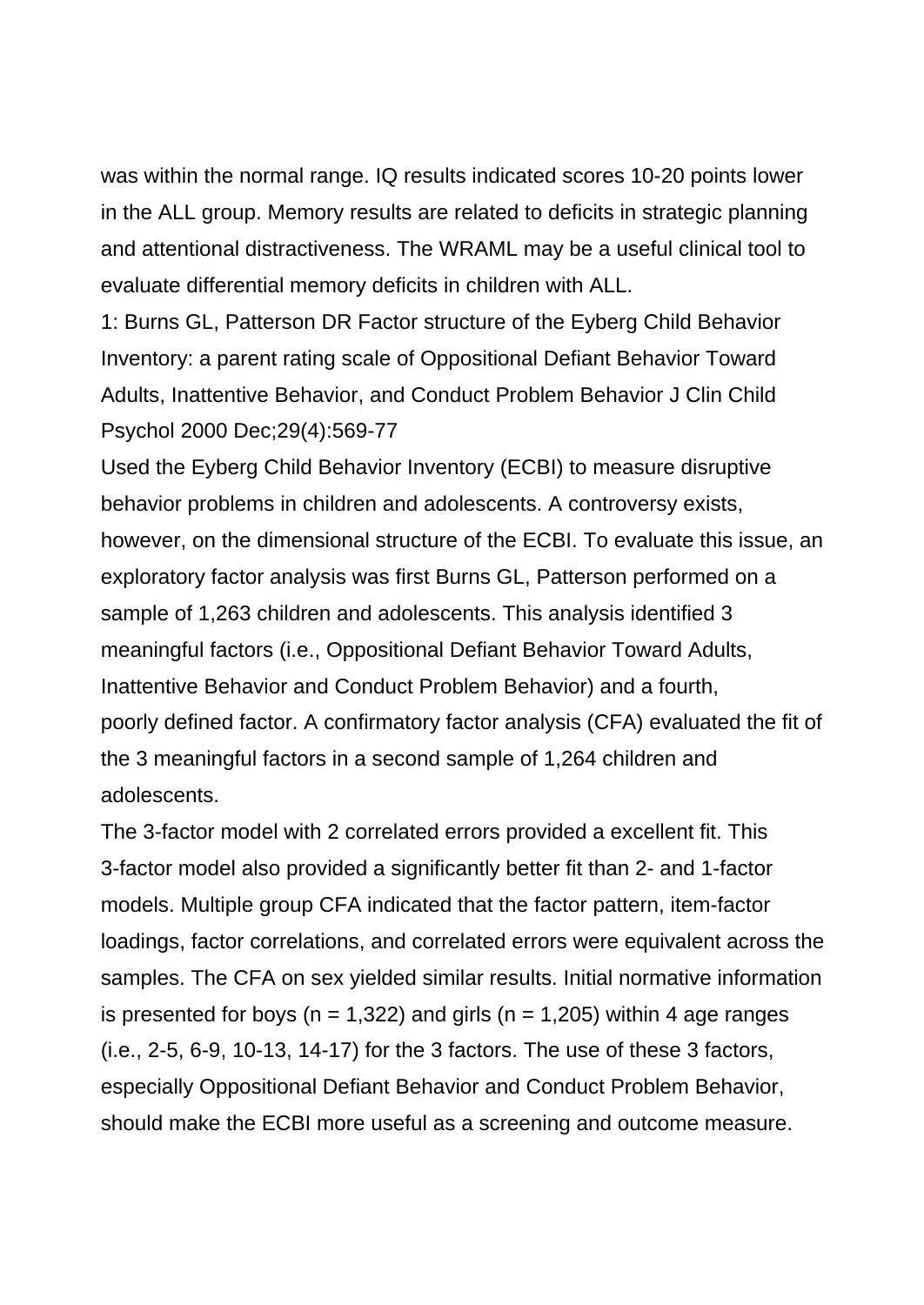[Digit series and Knox cubes as concentration tests for elderly subjects]. Tijdschr Gerontol Geriatr 1994 May;25(2):63-8

[Article in Dutch]

We studied psychometric properties of the Digit Span test and its nonverbal counterpart, the Knox Cube test, with reference to their utility in the clinical assessment of the elderly. Subjects were 100 residents of residential homes and semi-independent housing projects, aged 68 to 94. An administration of Digit Span with three trials per sequence length provides high reliability and minimizes floor effects, allowing separate interpretation of the Forward and Backward conditions. Due to its low internal consistency, the Knox Cube test cannot reliably distinguish differences among normal subjects, but may still beuseful to detect impairment. Using regression equations, the Forward Digit Span score can be corrected for education level and both Digit Backward and Knox Cubes can be compared with Digit Span Forward.

 Bornstein RA Construct validity of the Knox Cube Test as a neuropsychological measure.

J Clin Neuropsychol 1983 Jun;5(2):105-14

The Knox Cube Test is used in conjunction with some neuropsychological test

batteries as a measure of visual attention and memory, but no data are available

regarding the validity of this measure in a neuropsychological context. The present investigation examined the construct validity of the Knox Cube Test as a meassure of attention span, and also as a neuropsychological instrument. Two independent samples were administered a battery of tests including the Knox Cube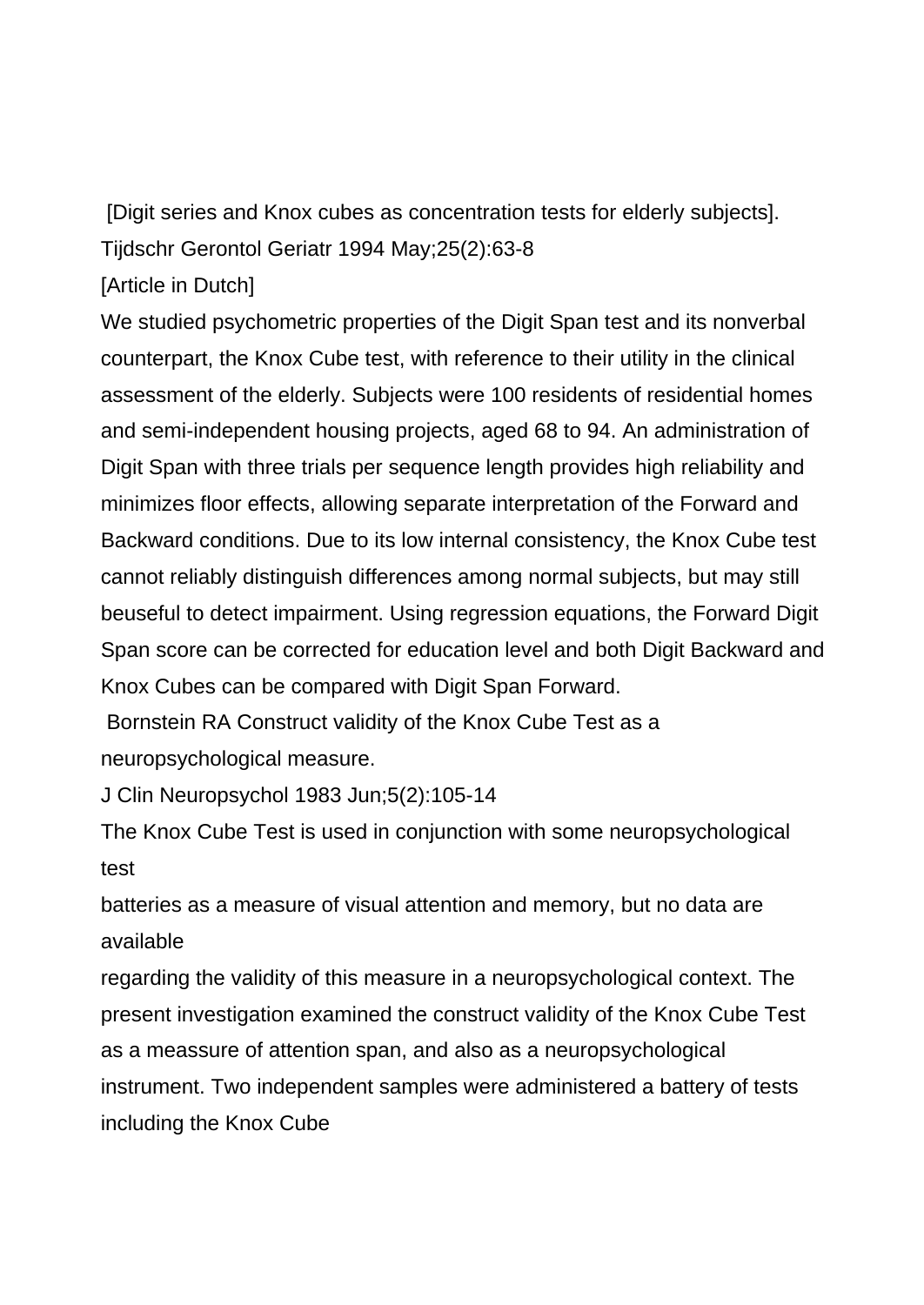Test. The test was found to be strongly related to most of the measures, and in both samples the highest correlations were found with digit span backwards, Trail Making Test and Speech Perception Test. Factor analysis in the two samples revealed that the highest loadings for the Knox Cube Test were observed on a factor interpreted as measuring attention and concentration. These findings were discussed in regard to the validity of the Knox Cube Test, and its potential use in clinical neuropsychological examination.

==========================================================

#### 2: J Clin Exp Neuropsychol 1986 Jan;8(1):37-50

Focal brain lesions and intelligence: a study with a new version of Raven's Colored Matrices.Gainotti G, D'Erme P, Villa G, Caltagirone C Contrasting results have been obtained in previous investigations, which have used the standard version of Raven's Colored Progressive Matrices for studying the effects of localized brain lesion on visual-spatial intelligence. Some of these discrepancies might be due to the fact that specific factors, such as unilateral spatial neglect, could contribute to decreased performance obtained on Raven's test by patients with focal brain lesions. A new set of Colored Matrices, devised to minimize the influence of unilateral spatial neglect without changing the essential features of the original task, was therefore constructed. The test was administered to 76 normal controls, 74 right brain-damaged patients, 87 aphasics, and 61 nonaphasic left braindamaged patients, in order to study the effect of laterality of lesions and of language impairment on Raven's scores. The results show that, if the influence of unilateral spatial neglect is minimized and Raven's scores are corrected in reference to age, educational level, and lesion size, then: no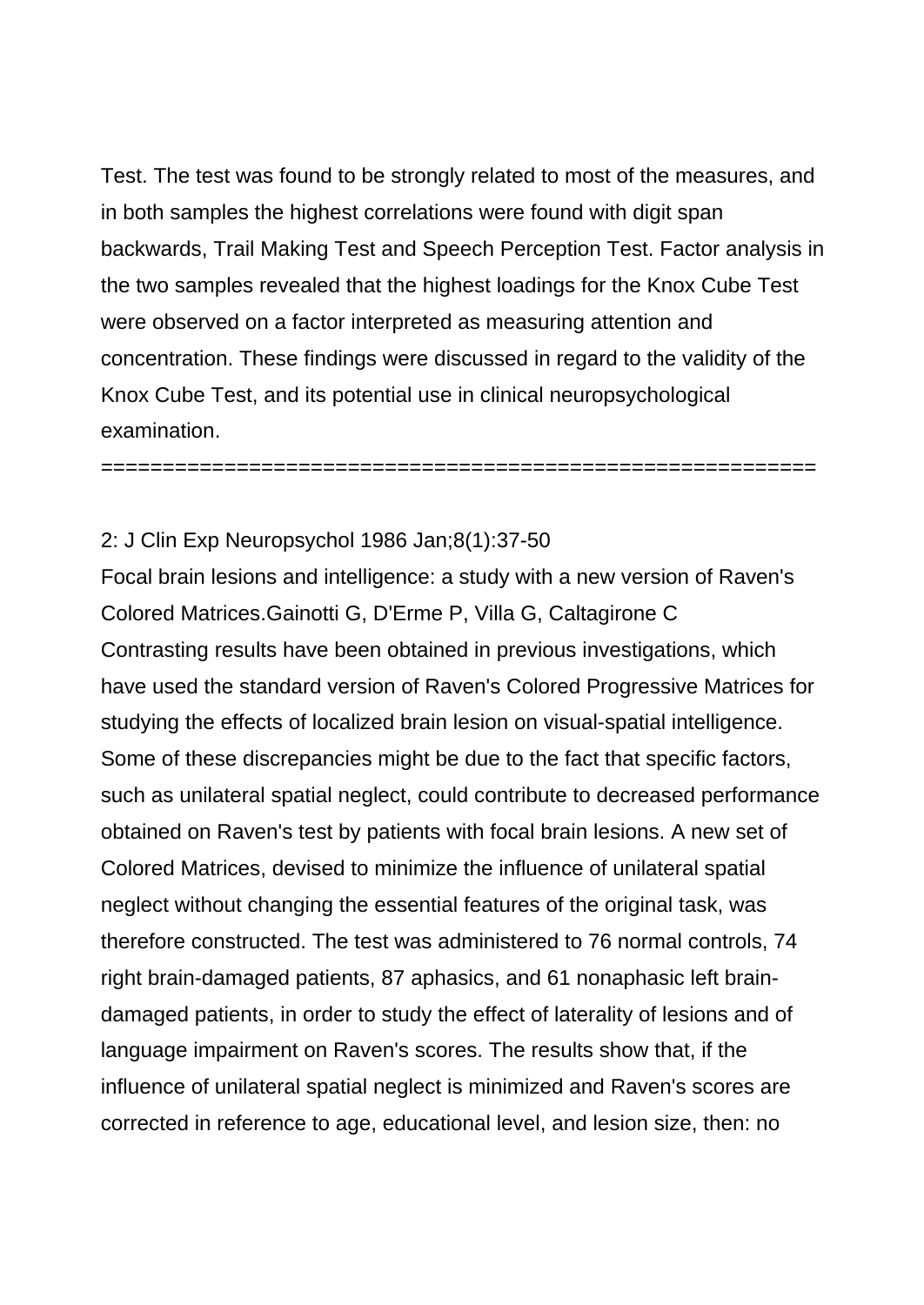significant differences are observed between right and left brain-damaged patients; aphasics score worse than nonaphasic left brain-damaged patients; impairment is greater in patients with Wernicke's and Global aphasia (i.e., in patients with severe language comprehension disorders) than in patients classified as Broca's, Anomic, or Conduction aphasia; impairment is greater in patients with semantic-lexical discrimination errors than in patients free from semantic-lexical comprehension disorders.

Chaudhari Developmental assessment tests: scope and limitations. S Indian Pediatr 1996 Jul;33(7):541-5

Kumar R, Iyengar SD, Bhasin S, Gupta I, Kumar V A normative study of child development using a culture-appropriate test battery in rural Haryana, India J Trop Pediatr 1995 Feb;41(1):38-42 Department of Community Medicine, Post-Graduate Institute of Medical Education and Research, Chandigarh, India.

A culture-appropriate and simple test battery consisting of 67 test items was developed and field tested in Haryana, India, in 1987-89. Trained field workers administered the tests to 3731 preschool children in 47 randomly selected villages of a district, irrespective of their physical/mental status. Centile age values were constructed for various developmental milestones included in the cultural-appropriate test battery. The locally relevant, simple,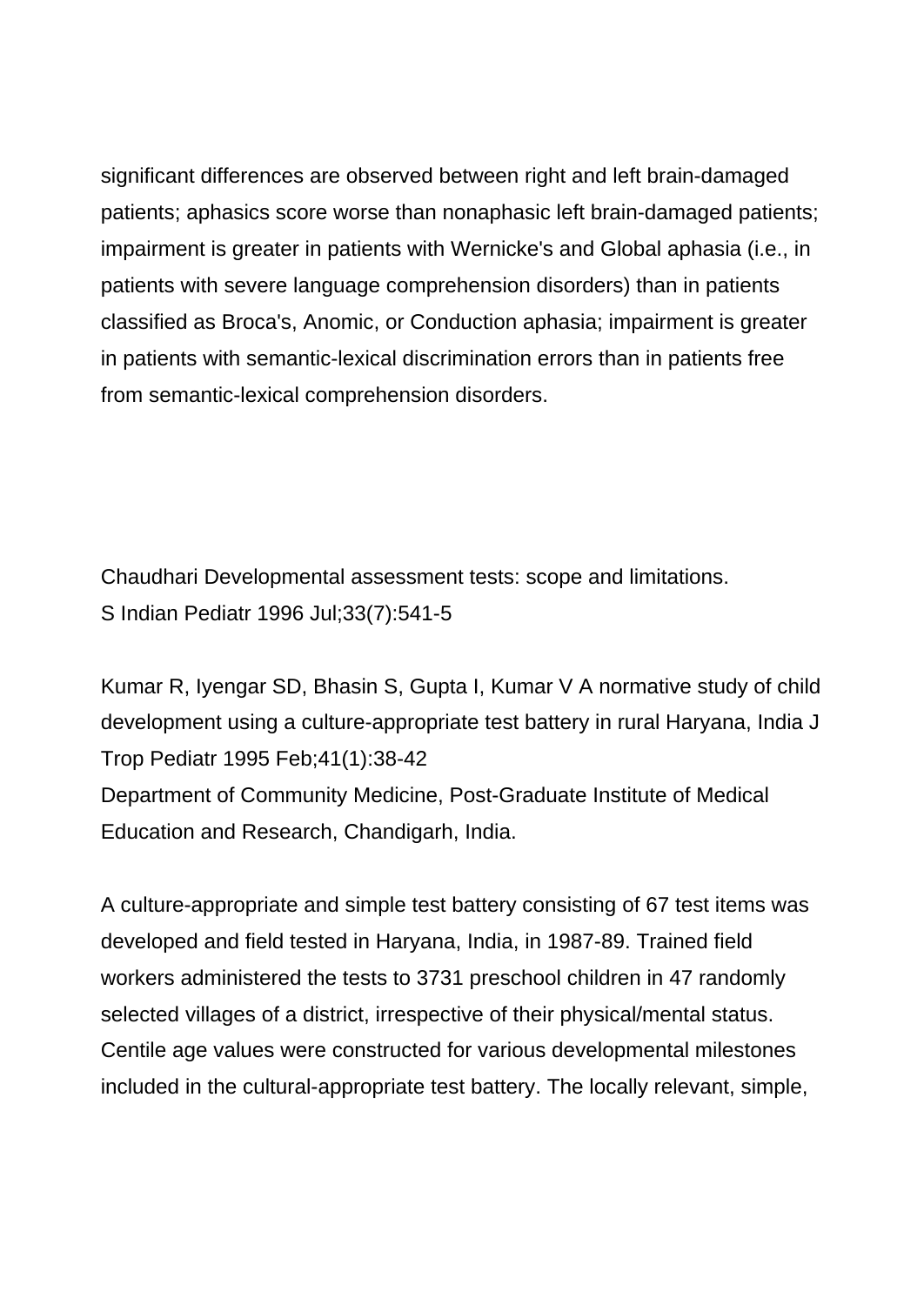and low cost developmental tests and reference values will be used for early detection of developmental disabilities at primary care level.

Mallhi P, Singhi P Screening young children for delayed development. Indian Pediatr 1999 Jun;36(6):569-77

Department of Pediatrics, Post Graduate Institute for Medical Education and Research, Chandigarh 160 012, India.

Chopra G, Verma IC, Seetharaman P Development and assessment of a screening test for detecting childhood disabilities. Indian J Pediatr 1999 May-Jun;66(3):331-5

Institute of Home Economics, University of Delhi.

The paper outlines the development and assessment of a screening test for broad-based identification of major disabilities in children under 6 years of age. The Disability Screening Schedule (DSS) has been developed which should act as a one time screen for all major disabilities viz. physical, motor, sensory and mental retardation. The DSS was developed after reviewing a number of existing screening instruments. It was pilot tested in 3 phases and suitably modified. Nineteen AWW received a short training and used the DSS to screen children with disabilities in their respective areas. It was field tested by administering it on 3560 children (0-6 years) drawn from nine urban slums of South Delhi. The workers used the DSS and identified 245 children as having an impairment/at risk conditions and 3315 children were reported as normal. The investigator cross checked 219 'impaired' and 536 'normal' children. On the basis of the review exercise, the DSS was validated and was found to have a sensitivity of 0.89 and a specificity of 0.98. The DSS is a short questionnaire, and the administration time is about 5 minutes.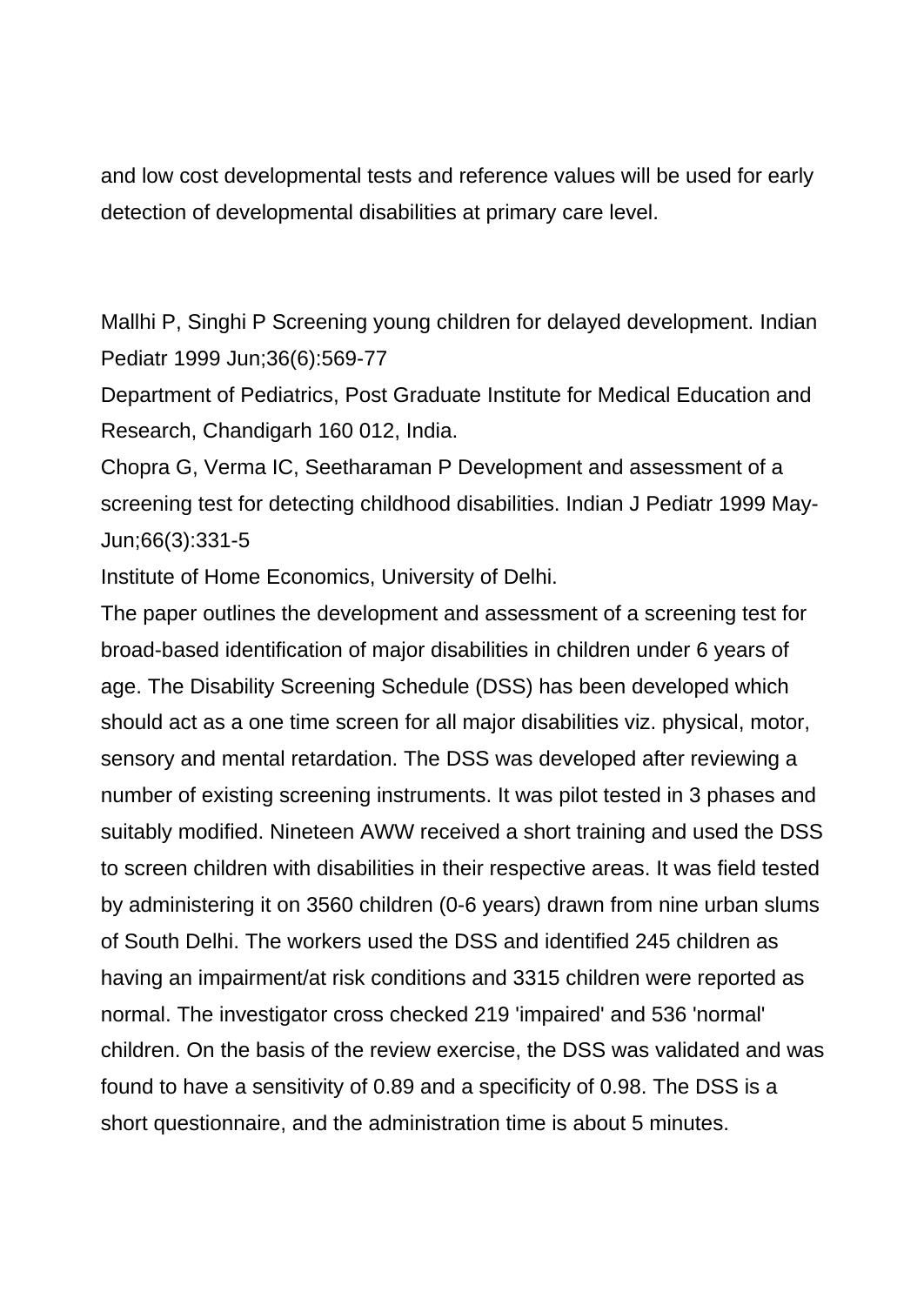Cunningham RD Parents' concerns about children's development:

prescreening techniques or screening test? Pediatrics 1997 Nov;100(5):901-  $\mathcal{P}$ 

Einfeld SL Clinical assessment of 4500 developmentally delayed individuals. J Ment Defic Res 1984 Jun;28 ( Pt 2):129-42

Data collected on 4500 developmentally delayed clients and classified according to a modification of Heber's criteria are presented. Statistically significant associations between variables are described. Although such associations are not necessarily biologically meaningful on this evidence alone, they are presented for comparison with other data collections and to suggest areas of further investigation. An examination is made of data relating to mental retardation of unknown cause compared with mental retardation of known causes. The unknown group most resembles those with metabolic disease and least resembles those with chromosome aneuploidy. The data also suggest that mental retardation secondary to brain injury is uncommonly associated with evidence of genetic predisposition.

**Oberklaid F Is developmental assessment worthwhile?** *Aust Fam Physician* 2000 Aug;29(8):731-4

Centre for Community Child Health, University of Melbourne, Victoria. [frankob@cryptic.rch.unimelb.edu.au](mailto:frankob@cryptic.rch.unimelb.edu.au)

BACKGROUND: There is increasing research evidence that early intervention in a range of children's problems can have a positive effect on both children and families. There are a number of widely used screening tests available for the early detection of children's developmental problems, including the Denver II test; however, the routine uptake of these tests has been disappointing. They are time consuming; in some instances they require special training, and the general practitioner needs to purchase kits containing the required testing items. OBJECTIVE: This article looks at how developmental and behavioural disorders can be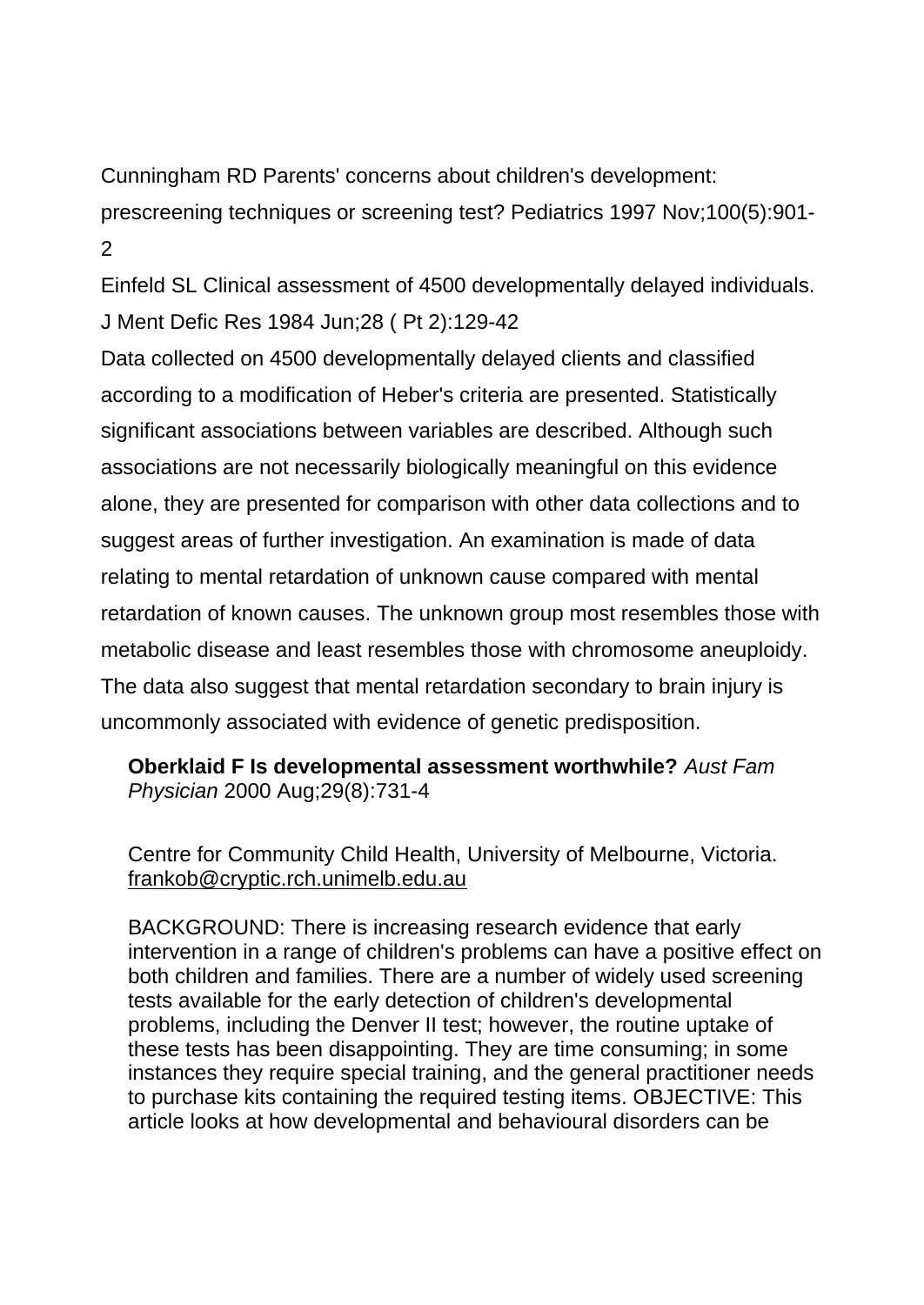detected early on in the child's development by applying a new screening method which is useful in a general practice setting. DISCUSSION: As the focus of clinical practice moves more to prevention and early intervention, GPs are likely to become more involved with the early detection of developmental problems. Recently a new test--the Parents' Evaluation of Developmental Status (PEDS) has been developed. It requires parents to complete a 10 item questionnaire which the GP can then score and interpret according to a predetermined algorithm. The PEDS is simple and quick, and is thus ideal for the busy GP and has similar psychometric properties to other developmental screening tests. It also has the distinct advantage of actively involving parents in the process.

### **Kumar R, Aggarwal AK, Kaur M, Iyengar SD Factors influencing psychosocial development of preschool children in a rural area of Haryana, India.** *J Trop Pediatr* 1997 Dec;43(6):324-9

Department of Community Medicine, Postgraduate Institute of Medical Education and Research, Chandigarh, India.

In a cross-sectional survey, 3746 children aged less than 6 years residing in 47 randomly selected villages of district Ambala (India), were studied to find out the environmental risk factors influencing psychosocial development. A culture appropriate test battery comprising 67 test items was administered, and psychosocial development score of each child was computed by scoring each test item passed as 1 and failed as 0. At each age level children having score in lower quartile were categorised as having slow psychosocial development and those in upper quartile were labelled as having accelerated development. Logistic regression revealed that per capita income, education of mother, nutritional status of the child, number of rooms and environmental hygiene in the house, presence of a high school within easy travel distance, availability of a caretaker when mother is busy, child attending a nursery (anganwadi), households having access to newspaper, child having toys or toy substitutes, TV, books, story telling by the mother were found to have a significant association with psychosocial development of preschool children. The risk factors identified in this survey can be used for screening families at risk in rural communities and for selection of interventions for promotion of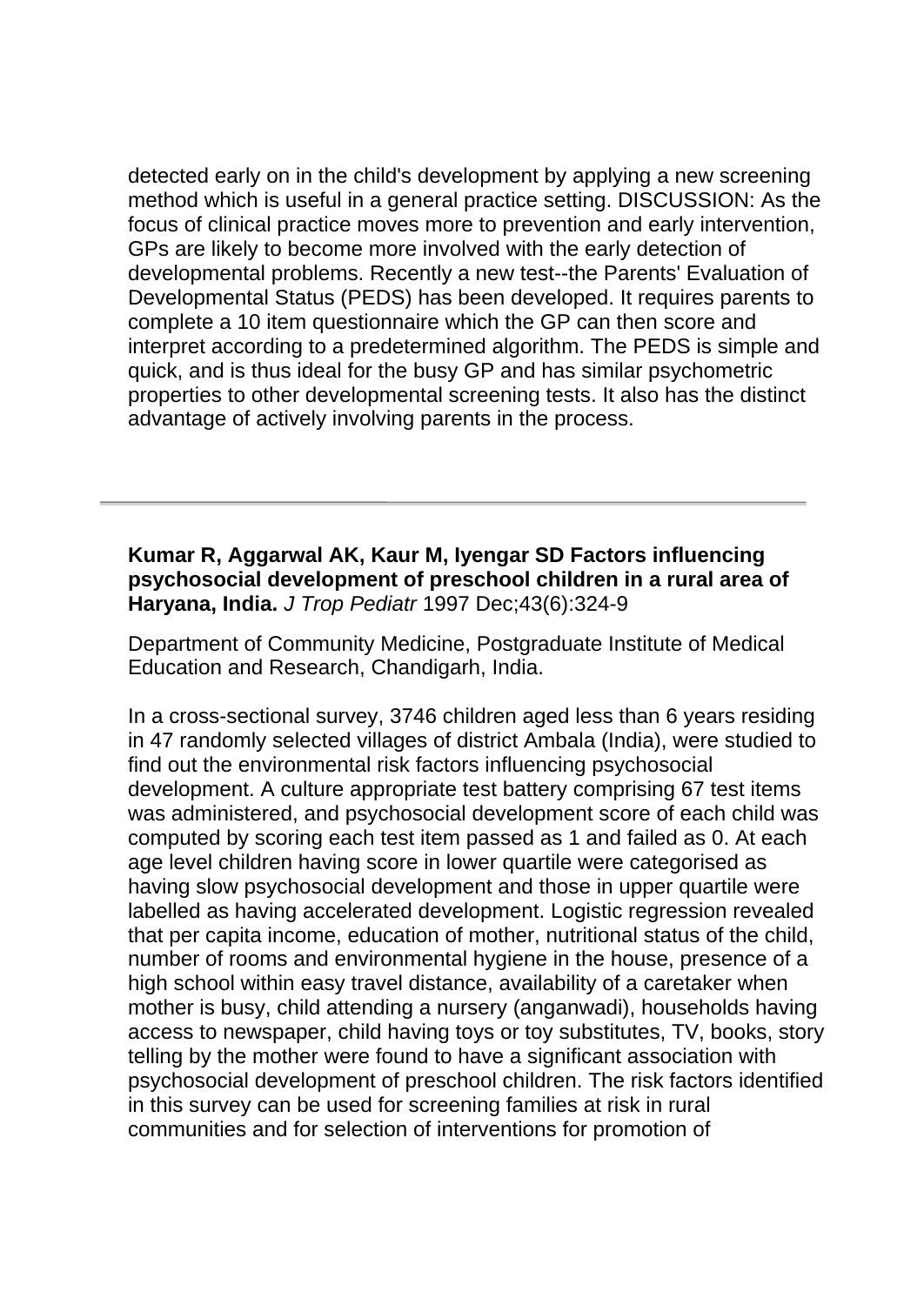psychosocial development of children.

Related Articles, Books, LinkOut

**Phatak AT, Khurana B Baroda development screening test for infants.** : *Indian Pediatr* 1991 Jan;28(1):31-7

Department of Child Development, MS University of Baroda.

A screening test for the assessment of the motor-mental development of infants was developed by selecting items from the Bayley Scales of Infant Development (BSID). Baroda norms as a simple and quick test for use in the door to door survey by health workers. The reason for choosing BSID and the criteria for the selection of items are described. The method of using the screening test in community surveys (by health workers) and in office practice is discussed. Some aspects of the development of our screening test and the Denver Development Screening Test (DDST) are compared. A routine use of our test is recommended for following the development of normal children as well as for screening from the community children with possibility of development delay. The latter must be referred for detailed testing on the full scales.

#### **Jellinek M Pediatric psychosocial screening: of sufficient benefit to encourage.**

: *J Dev Behav Pediatr* 1998 Oct;19(5):353-4

Massachusetts General Hospital, Boston 02114, USA.

**Vazir S, Naidu AN, Vidyasagar P, Lansdown RG, Reddy V Screening test battery for assessment of psychosocial development.** *Indian Pediatr*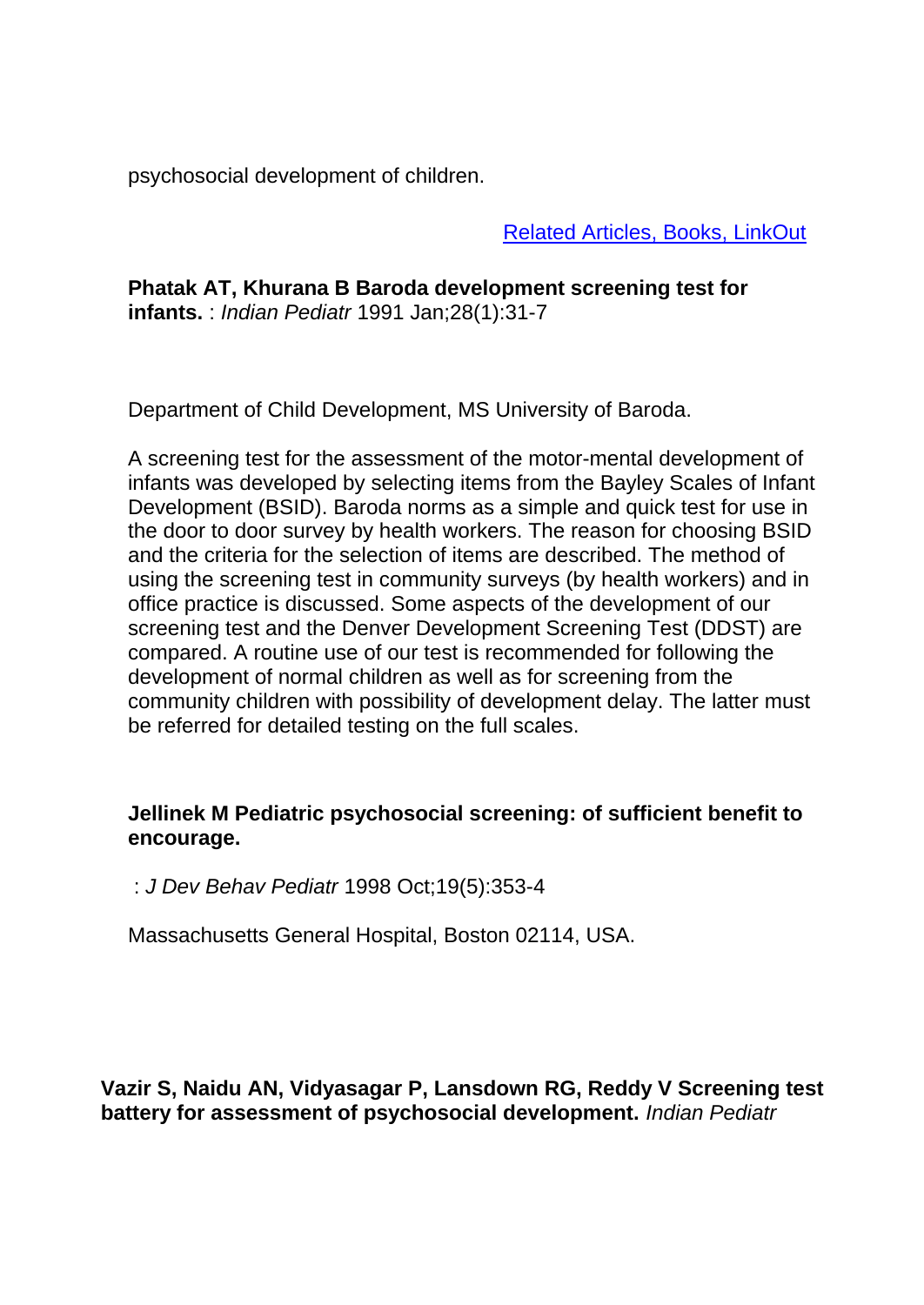1994 Dec;31(12):1465-75

National Institute of Nutrition, Indian Council of Medical Research, Hyderabad.

A multicentric cross-sectional collaborative study was undertaken in 3 centres in India with the main aim of developing simple and reliable indicators for the early detection of developmental disabilities in children under 6 years of age and to compare the age of attainment of developmental milestones in children in the three regions. The study provided a simple low-cost and culture-appropriate psychosocial developmental screening test battery which can be used with ease by trained public health grass-roots functionaries. This instrument was standardized on a large rural, tribal and urban sample comprising more than 13,000 children from 3 regions in India. The procedure for sampling, selection of items and methodology for standardization of the instrument in the Hyderabad region detailed in this paper were replicated in other centres as well. Quality control of data was ensured through inter-rater and test-retest measures of reliability. During pre-testing, 66 cultureappropriate milestones were selected finally from a larger item pool. The 50th centile age reference values of the Hyderabad study children and those obtained by other 2 centres were comparable.

**Lynn R, Owen K Spearman's hypothesis and test score differences between whites, Indians, and blacks in South Africa.** *J Gen Psychol* 1994 Jan;121(1):27-36

Psychology Department, University of Ulster, Coleraine County Londonberry BT52 1SA, Northern Ireland.

Numerous studies in the United States have shown that mean test scores between Blacks and Whites differ by about one standard deviation. It has further been noted that the magnitudes of these differences vary on different tests. This variation can be explained by Spearman's hypothesis, which states that Black-White differences on a set of cognitive tests are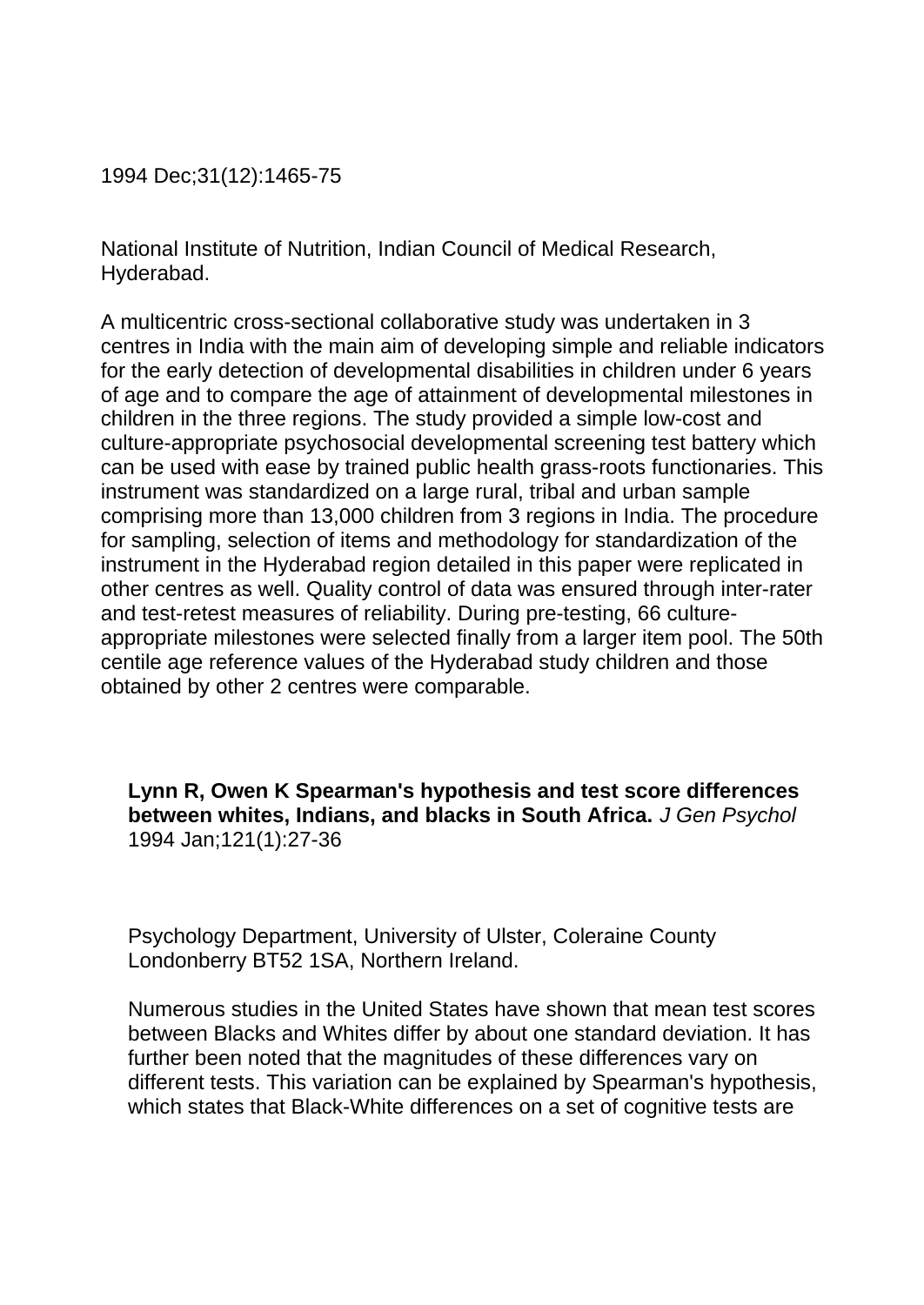positively associated with the tests' g loadings (the general intellectual ability). The present study, conducted among Black, Indian, and White secondary students in South Africa, showed mean Black-White differences of two standard deviations, indicating that the American results of one standard deviation are not universally correct. With regard to Spearman's hypothesis, it was found that, although the mean White-Indian differences were about one standard deviation, these differences did not support the hypothesis. Results pertaining to the Black-White differences were ambiguous; the correlation of .62 ( $p < .05$ ) between the Black g and the Black-White differences strongly supported the hypothesis. A nonsignificant correlation of .23 was obtained between the White g and the Black-White differences. Possible reasons for this finding are discussed.

### **Badaruddoza, Afzal M Inbreeding depression and intelligence quotient among north Indian children.**

Department of Zoology, Aligarh Muslim University, India.

This study presents the assessment of inbreeding depression on the intelligence quotient among north Indian Muslim Children of school age. The Wechsler Intelligence Scale for Children (WISC-R)-74 was given to the children in both groups (50 each non-inbred and inbred of the firstcousin status), aged 6 to 11 years and from the same socio-economic status. The change of the mean follows genetic theory; however, the nature of the change in variance seems to be somewhat different.

 $\Box$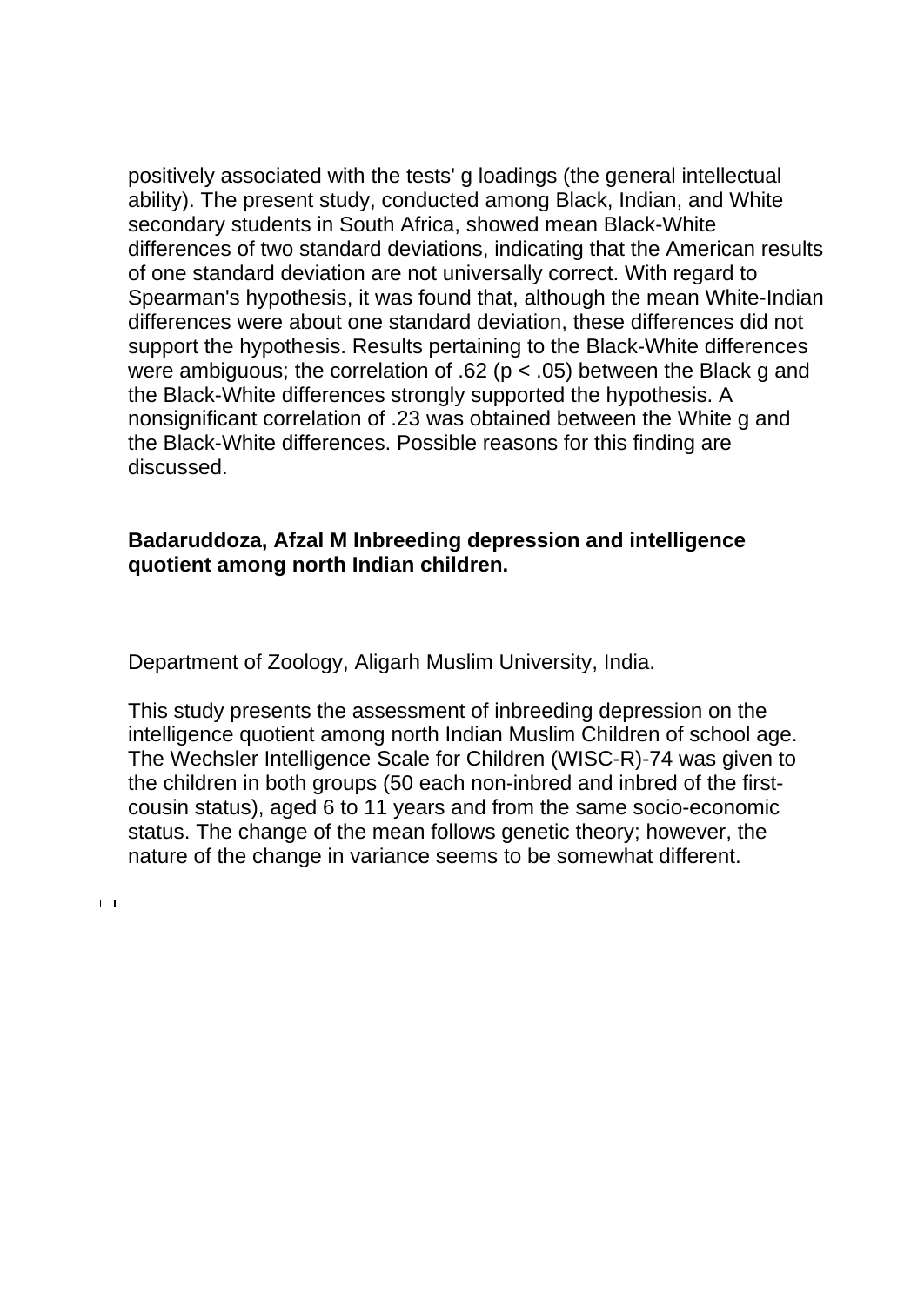**Agarwal KN, Agarwal DK, Upadhyay SK Impact of chronic undernutrition on higher mental functions in Indian boys aged 10-12 years.**

Department of Paediatrics, Banaras Hindu University, Varanasi, India.

Undernourished rural children 10-12 years of age demonstrated the following, when compared to normal nourished children: (i) a relative deficit of memory quotients assessed by the Wechsler memory scale; (ii) lower scores for abilities related to personal and current information, orientation, mental control, logical memory, digit span, visual reproduction and associative learning; (iii) impaired set formation and flexibility in attention as assessed by the card sorting test; and (iv) impairment in conditional learning on maze and conditional associative learning tests. The performance on the finger dexterity test for fine motor coordination was not affected in undernourished children.

**Cooper S** *J Clin Psychol* 1982 Apr;38(2):380-7 **The Post-Wechsler Memory scale.** 

**Reitan RM An impairment index of brain functions in children.** Percept *Mot Skills* 1984 Jun;58(3):875-81 R l

> i<br>L t e d

A r t i c. l e s

An impairment index of brain functions in children, based on the 1979 Rules System by Selz and Reitan, was developed to summarize the performance on the Halstead-Reitan Neuropsychological Test Battery for older children comparing groups of 25 normal, learning-disabled, and brain-damaged children aged 9 through 14 yr. Analysis of variance indicated a significant difference between all pairs of groups. A cut-off Impairment Index between .17 and .18 correctly differentiated 78% of the brain-damaged and control subjects. The findings suggested that the Impairment Index for Children may be a valid and objective indicator of brain functions in older children, although cross-validation is necessary. *J Learn Disabil* 1997 Mar-Apr;30(2):228-37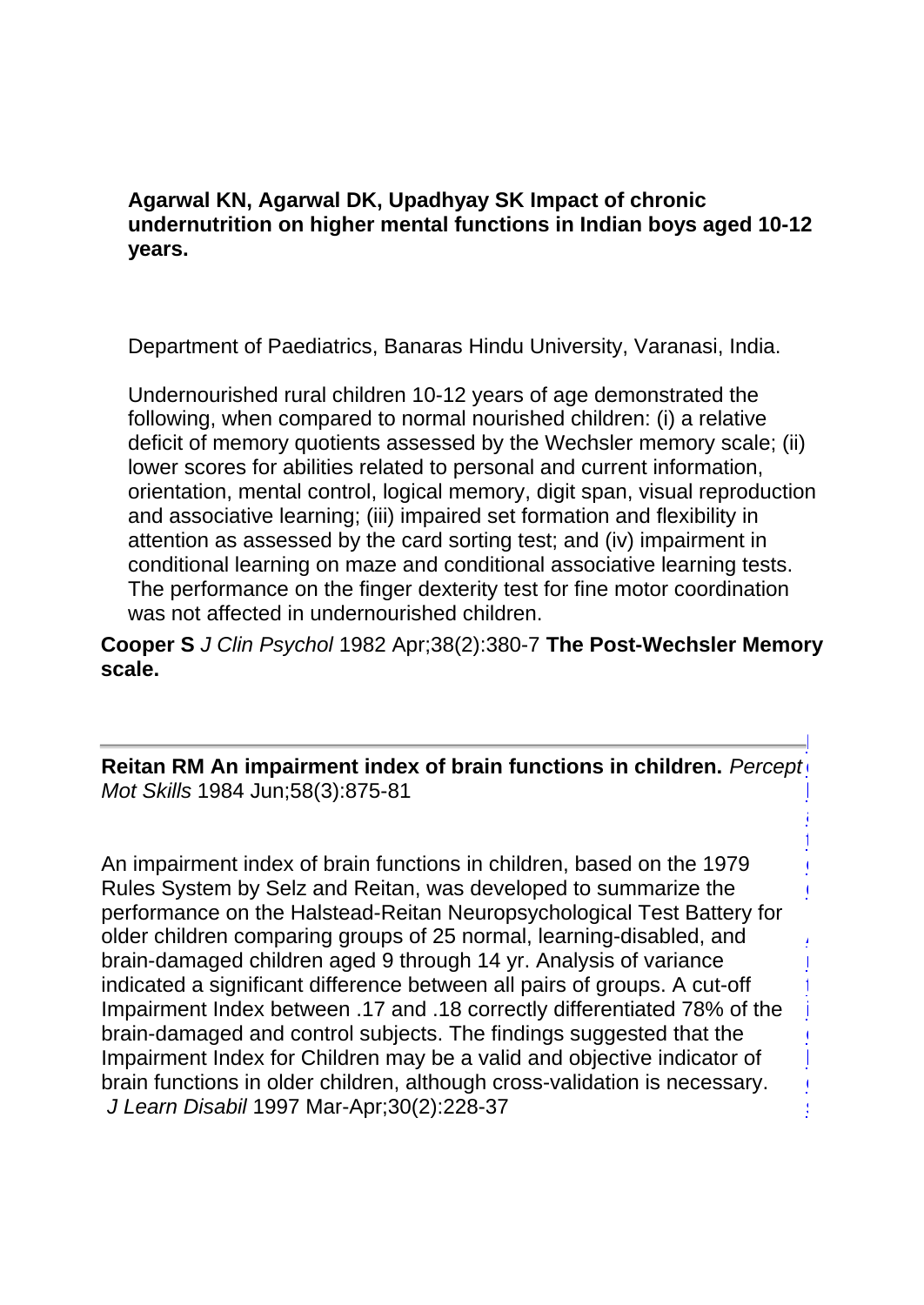#### **Neurodevelopmental precursors to learning disabilities: a preliminary report from a parent survey.**

#### **Blumsack J, Lewandowski L, Waterman B**

Department of Psychology, Syracuse University, NY 13244-2340, USA.

,

B o o k s ,

L i n k O u t

This study documented the number and type of neurodevelopmental problems reported by parents of children with and without learning disabilities (LD), and examined whether a pattern of problems could be identified. One hundred parents, 50 for each group, responded to a retrospective developmental survey. Their children were between 9 and 13 years of age and had a history of either typical academic achievement or classification of a learning disability. Results indicated that the children with learning disabilities were reported to have significantly more neurodevelopmental problems or delays across domains (e.g., language, motor, attention, social behavior) than normal achievers. The study showed that a sizeable portion, although not all, of the children with LD had a history of neurodevelopmental problems. Despite findings that suggest that some difficulties more commonly co-occurred than others, a pattern of neurodevelopmental difficulties was not observed in these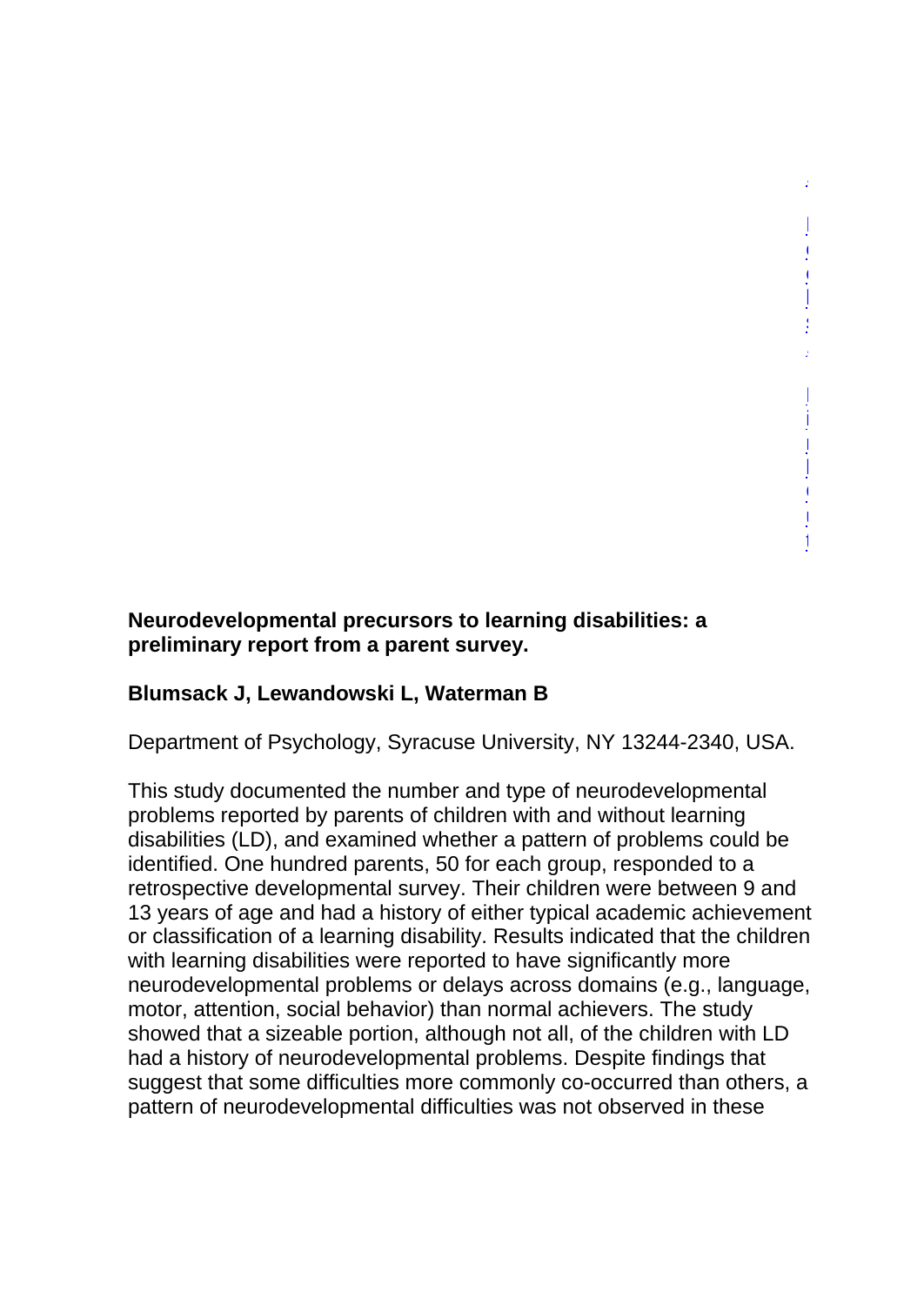children. However, some specific difficulties, such as with following multistep directions, printing letters of the alphabet, and understanding directions (e.g., up, down, right, left), seemed to most typify the students with learning disabilities.

PMID: 9066284

<sup>9339330</sup> **5**: *Cortex* 1997 Sep;33(3):483-98

Related Articles, Books, **LinkOut** 

#### **A deficit for arithmetical procedures: lack of knowledge or lack of monitoring?**

## **Semenza C, Miceli L, Girelli L**

Dipartimento di Psicologia, Universita di Trieste, Italy. [semenza@univ.trieste.it](mailto:semenza@univ.trieste.it)

A patient is described with a specific deficit for arithmetical procedures. Unlike in previously described cases, where the observed problems could be attributed to the systematic application of disturbed algorithms, this patient's difficulty seems to stem from an inability to monitor the sequence of operations that calculation procedures specify. Criteria are provided for distinguishing impairments in written calculation due to the application of defective knowledge of the procedures from those determined by lack of monitoring. The role of monitoring and control processes in different calculation components is also discussed.

**Tsushima WT, Towne WS ITPA performances for young children with and without questionable brain disorders.** *J Learn Disabil* 1980 Nov;13(9):477-9

 O'Donnell JP, Macgregor LA, Dabrowski JJ, Oestreicher JM, Romero JJ Construct validity of neuropsychological tests of conceptual and attentional abilities. *J Clin Psychol* 1994 Jul;50(4):596-600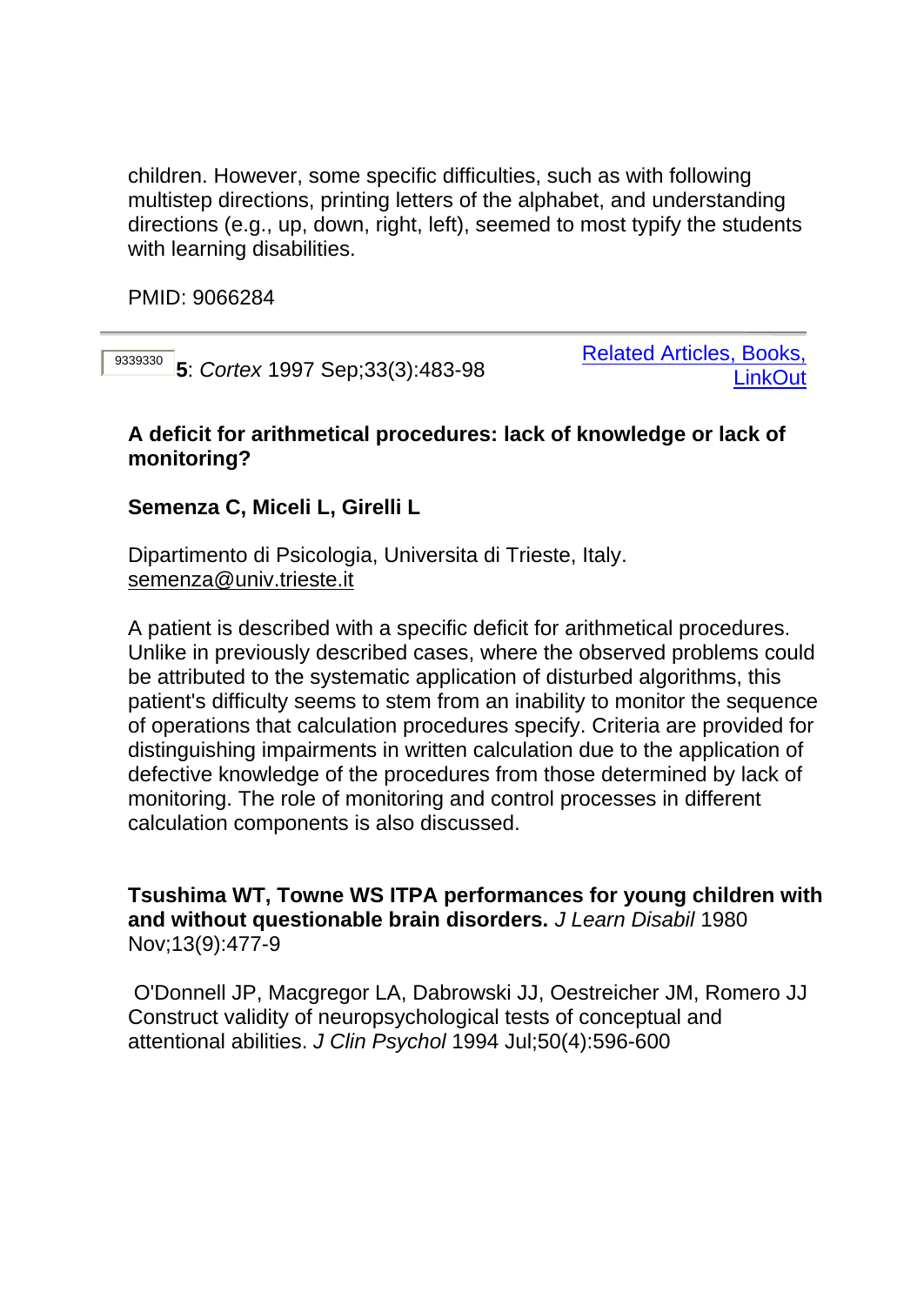Department of Psychology, Southern Illinois University at Carbondale 62901.

In a mixed sample of community-living adults, this study examined the construct validity of five neuropsychological tests: Category Test (CAT), Wisconsin Card Sorting Test (WCST), Paced Auditory Serial Addition Task (PASAT), Visual Search and Attention Test (VSAT) and Trail Making Test: Part B (TMT-B). Principal components analyses showed that PASAT, VSAT, and TMT-B defined an attention factor and that CAT and WCST defined a conceptual factor. The results were discussed in terms of common interpretations of these procedures as well as in terms of Mirsky's (1989) components of attention.

**Bryant ET, Scott ML, Golden CJ, Tori CD Neuropsychological deficits, learning disability, and violent behavior.** *J Consult Clin Psychol* 1984 Apr;52(2):323-4

**Byrne LM, Bucks RS, Cuerden JM Validation of a new scoring system for the Weigl Color Form Sorting Test in a memory disorders clinic sample.** : *J Clin Exp Neuropsychol* 1998 Apr;20(2):286-92

Department of Care of the Elderly, University of Bristol, UK.

The Bristol Memory Disorders Clinic uses the Weigl Color Form Sorting Test (CFST) to appraise abstraction and the ability to shift set. The original scoring system for the CFST (Grewal & Haward, 1984), developed on the premise that sorting to form is more difficult than sorting to color, had no score for an individual able to sort to form and subsequently unable to shift to color with a cue. Clinical experience suggested that the performance of some individuals required such a score. A new scoring system was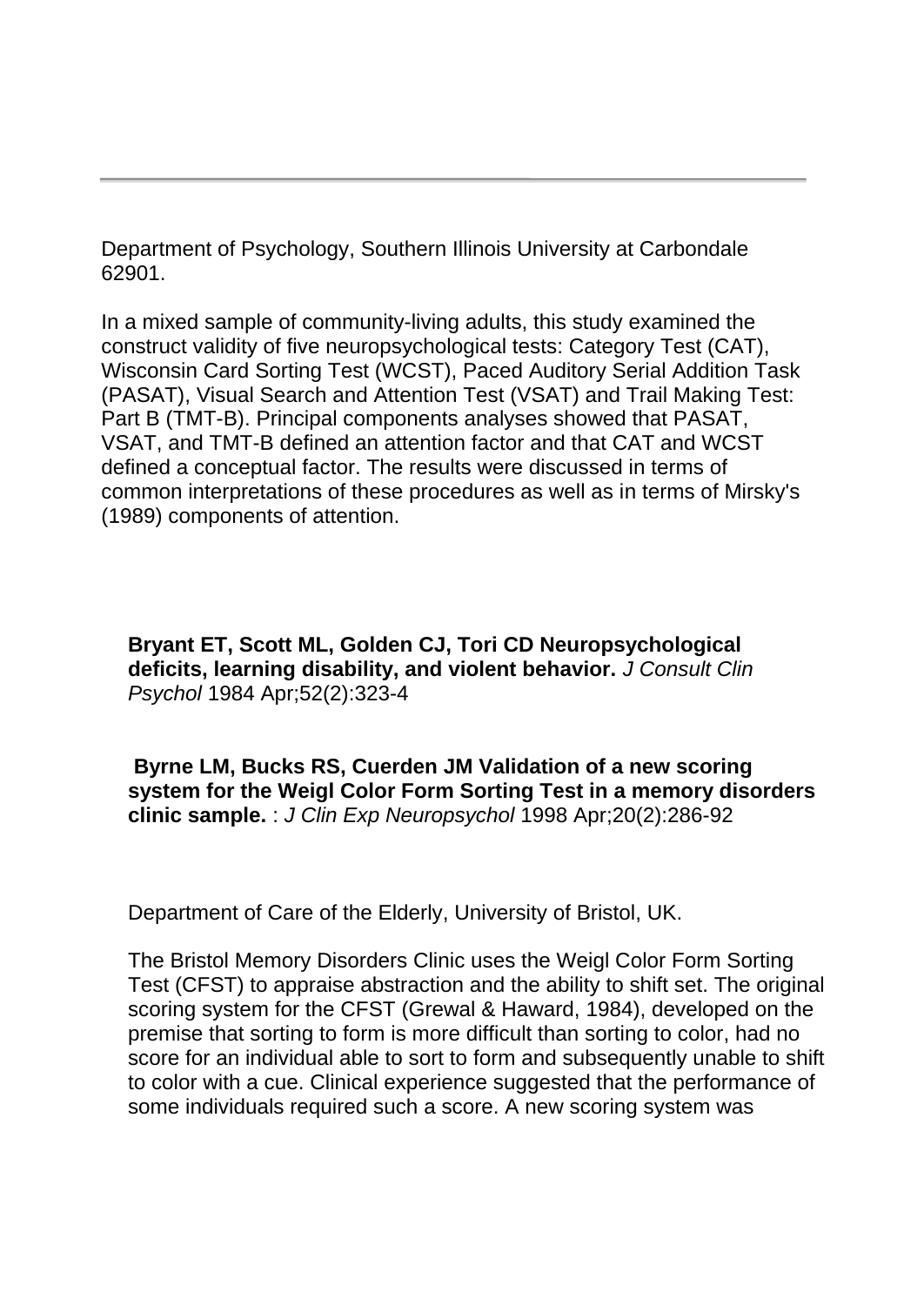developed and validated in a memory-disorders-clinic sample. The validation showed the new score to be necessary and gave support to the original premise that people with organic brain damage show a preference for sorting to color.

**Frisk M Mental and somatic health and social adjustment in ordinary school children during childhood and adolescence related to central nervous functions as expressed by a complex reaction time.** *Eur Child Adolesc Psychiatry* 1995 Jul;4(3):197-208

Department of Child and Adolescent Psychiatry, University Hospital, Uppsala, Sweden.

A cohort of ordinary Swedish children were followed up from school entry through childhood and adolescence and checked retrospectively from birth to the age of 6 years regarding psychiatric and physical health and contact with the social welfare authorities. The children were allocated to different risk groups at age 7 on the basis of their psycho-physical development expressed as complex reaction time (CRT). It was previously shown that many of the slow CRT children have problems in psychomotor and language development at school, and that many leave compulsory school with poor achievements in Swedish and gymnastics as continuing signs of their developmental delay. This study shows that slow CRT children have an increased prevalence of child psychiatric problems. At an early age there were symptoms of aggression, hyperactivity and withdrawal in conjunction with developmental delay. During adolescence, depression, maladjustment and psycho-somatic disorders were prominent features, often in association with developmental delay, dyslexia and poor motoric skill. These children could have a disadvantage at school and in society and they felt themselves "handicapped" and were stressed by feelings of limited future possibilities. In adolescence, many of them were in need of help, especially financial aid from the social welfare services. The findings stress that a slow cognitive processing ability seen as a slow CRT must be considered a handicap of importance and a risk-factor in the society of today, with primary or secondary psychic and social manifestations often in a multifactorial setting of biological co-morbidity and family problems. In contrast, an advanced CNS development with a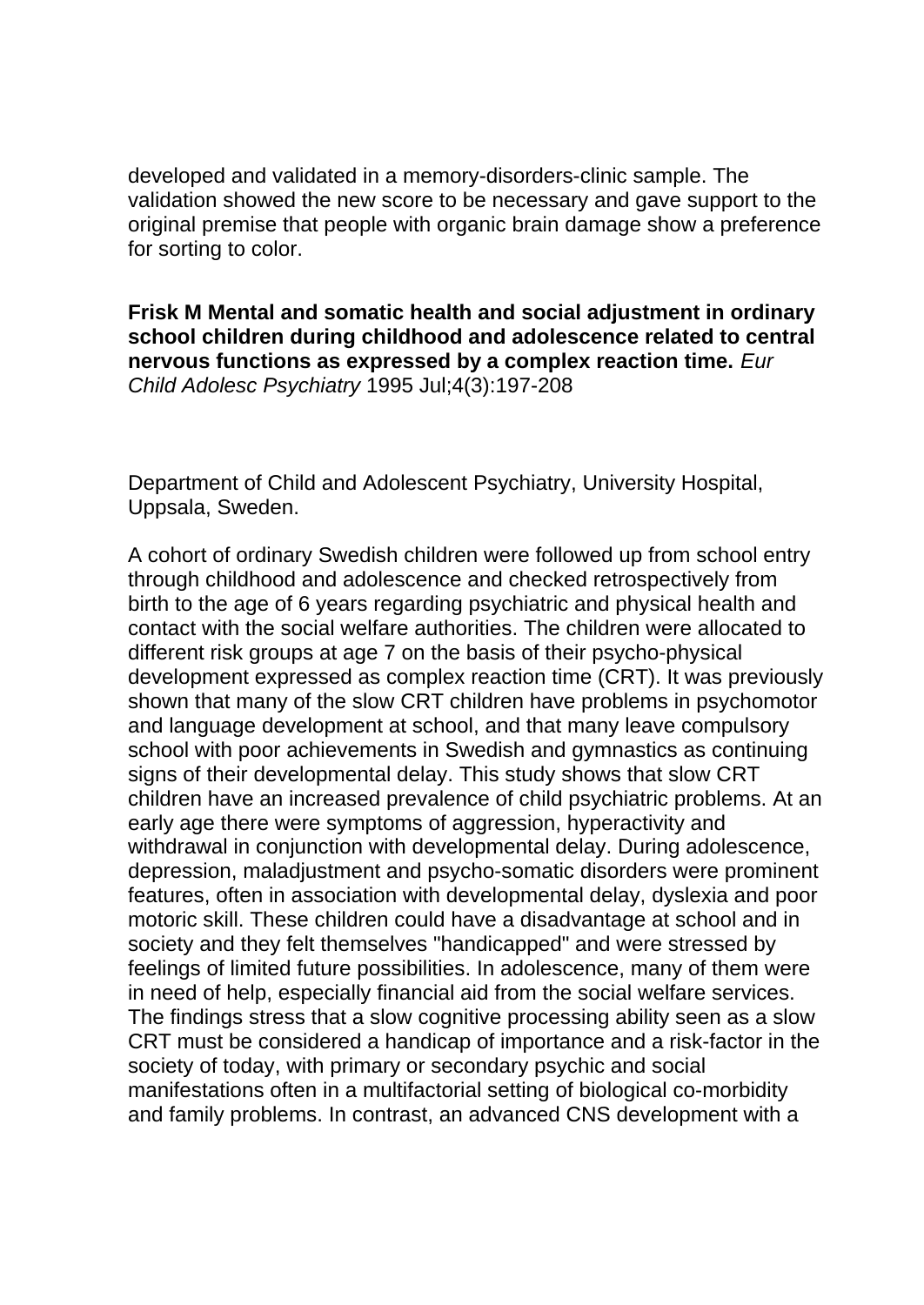fast CRT may be seen as a protective factor.

### **McFall SA, Deitz JC, Crowe TK Test-retest reliability of the test of visual perceptual skills with children with learning disabilities. 23**: *Am J Occup Ther* 1993 Sep;47(9):819-24

Department of Rehabilitation Medicine, University of Washington, Seattle.

This study examined the test-retest reliability of the Test of Visual Perceptual Skills (nonmotor) (TVPS). The sample consisted of 30 firstand second-grade children (aged 6 years through 8 years) with identified learning disabilities. The TVPS was administered on two separate occasions that were 1 to 2 weeks apart. The intraclass correlation coefficient for the total test standard scores was .81. The intraclass correlation coefficients for the subtests ranged from .33 (Sequential Memory) to .78 (Form Constancy). The primary finding from this study is that TVPS scores on the total test show adequate test-retest reliability for use in clinical settings. The scores on the subtests, however, should be used with extreme caution, as the test-retest reliability estimates were low.

**Brewer VR, Moore BD, Hiscock M Learning disability subtypes in children with neurofibromatosis.** *J Learn Disabil* 1997 Sep-Oct;30(5):521-33

University of Houston, TX, USA.

A high incidence of learning disabilities (LD) has been reported in children with neurofibromatosis Type 1 (NF-1), and many children affected with this disease are thought to have a form of LD that is characterized by selective visuospatial and motor deficits. However, the evidence is subject to sampling biases and is limited by the clinical-inferential methods used to classify children into LD subtypes. In the present study, objective statistical methods were used to categorize LD in 105 children with NF-1 between the ages of 6 and 18 years. A cluster analysis of achievement test scores yielded 10 groups; 6 of which met our criterion for academic deficiency. An analysis of neuropsychological data for 72 children with academic deficiencies with complete neuropsychological data yielded three groups: a neuropsychologically normal group  $(n = 28)$ , a group with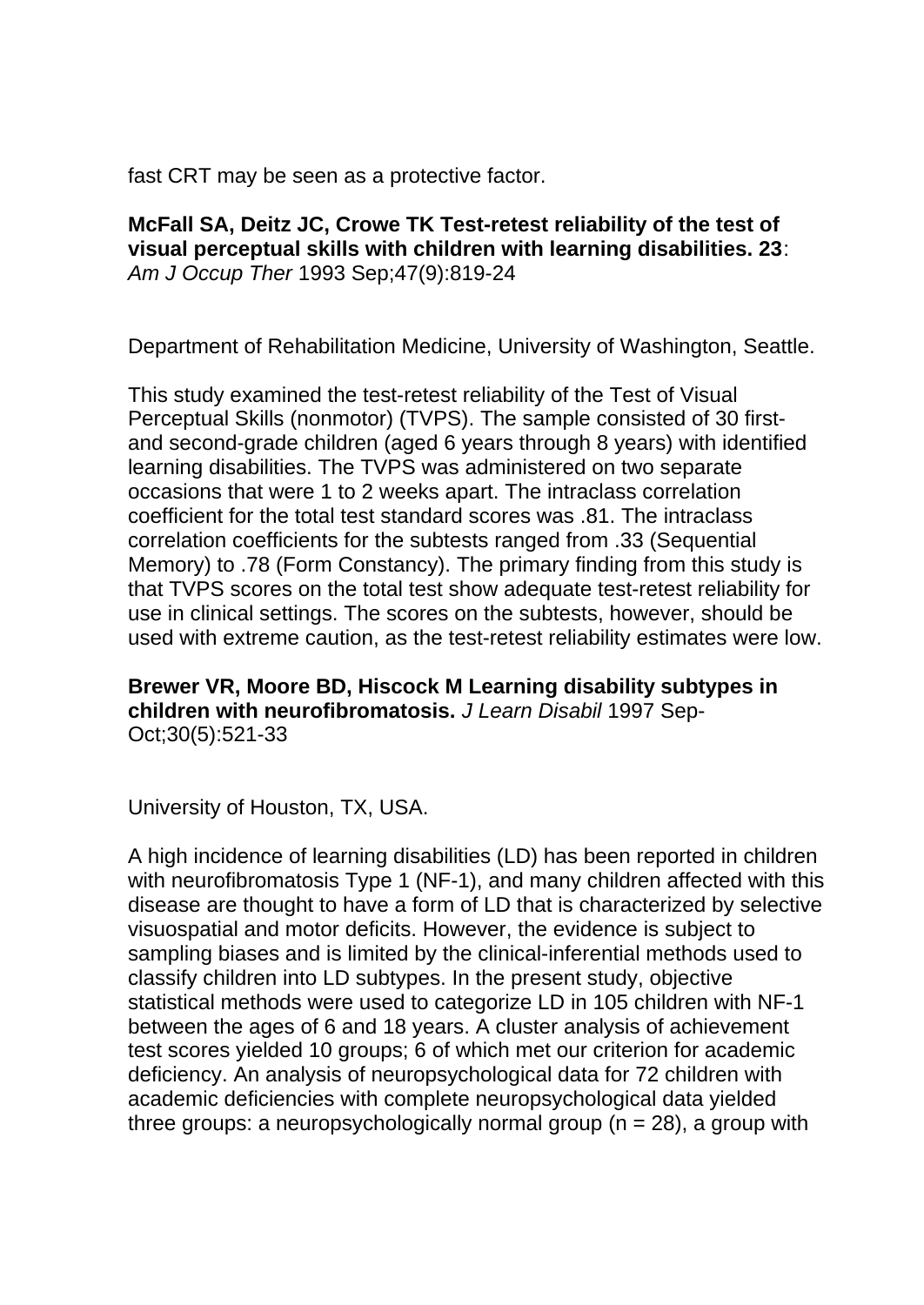general academic deficiencies ( $n = 34$ ), and a group with visuospatialconstruction deficiencies ( $n = 10$ ). The low incidence of visuospatialconstructional deficits and the absence of cases involving pure linguistic deficits is notable.

v

**Ouvrier RA, Goldsmith RF, Ouvrier S, Williams IC The value of the Mini-Mental State Examination in childhood: a preliminary study.** *J Child Neurol* 1993 Apr;8(2):145-8

Department of Neurology, Children's Hospital, Camperdown, Australia.

The Mini-Mental State Examination (MMSE), a screening test of higher mental function, has been modified slightly for use in a pediatric outpatient setting. The test, which takes 5 to 10 minutes to administer, covers a range of cognitive functions including orientation, attention-concentration, memory, language, and constructional ability. In a preliminary study, we have found that the test can be applied from the age of 4 years. Highly significant correlations were found between the MMSE score and chronologic age ( $r = .57$ ; P < .001), reading age ( $r = .79$ ; P < .001), and mental age ( $r = .83$ ;  $P < .001$ ). MMSE scores reach a plateau at a mental age of approximately 10 years. The MMSE is a suitable instrument for screening higher mental function in children at the age of 4 years and above and can be readily incorporated into the routine neurologic examination of children.

**Putzke JD, Williams MA, Adams W, Boll TJ Does memory test performance in children become more consistent with age? Crosssectional comparisons using the WRAML. Wide Range Assessment of Memory and Learning.** : *J Clin Exp Neuropsychol* 1998 Dec;20(6):835-45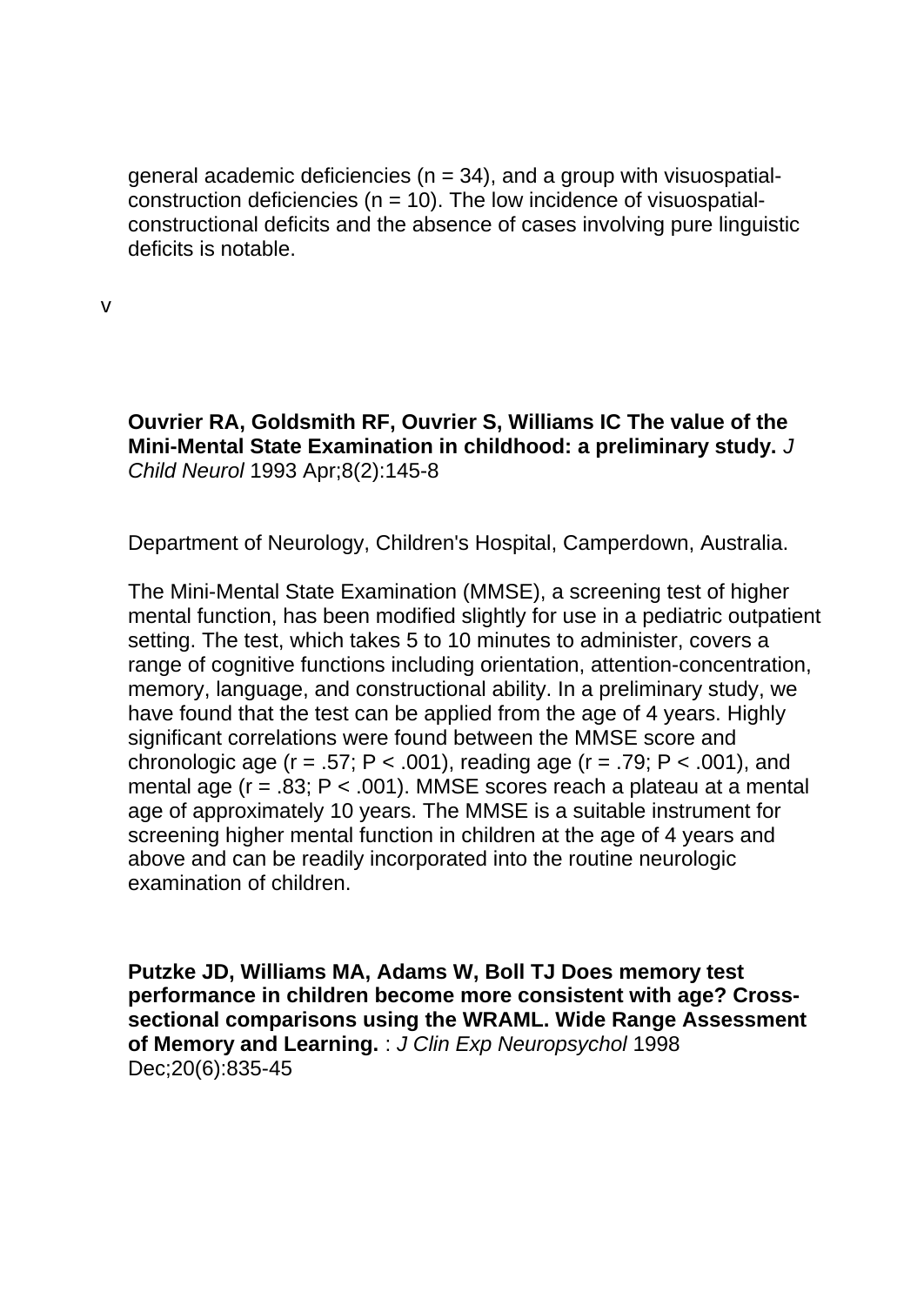University of Alabama at Birmingham, 35294-4551, USA.

This study examined intertask consistency on the Wide Range Assessment of Memory and Learning (WRAML), using two age cohorts of children. Eighty-one neurologically impaired children and 76 matched (i.e., age, gender, race) controls were separated into two age groups, 5- to 9 and 10- to 14-year-olds. Performance on four subtests from the WRAML Memory Screening Index were examined. For the older neurologic sample, all six intertask correlations were significant (mean r = .58) while only three of the six correlation coefficients were significant among the younger neurologic group (mean  $r = .26$ ). In contrast, only three of the six intertask coefficients were statistically significant in both the younger and older controls. A possible explanation for these divergent findings and clinical implications of intertask variability on memory measures are discussed.

**Putzke JD, Williams MA, Adams W, Boll TJ Does memory test performance in children become more consistent with age? Crosssectional comparisons using the WRAML. Wide Range Assessment of Memory and Learning.** : *J Clin Exp Neuropsychol* 1998 Dec;20(6):835-45

University of Alabama at Birmingham, 35294-4551, USA.

This study examined intertask consistency on the Wide Range Assessment of Memory and Learning (WRAML), using two age cohorts of children. Eighty-one neurologically impaired children and 76 matched (i.e., age, gender, race) controls were separated into two age groups, 5- to 9 and 10- to 14-year-olds. Performance on four subtests from the WRAML Memory Screening Index were examined. For the older neurologic sample, all six intertask correlations were significant (mean r = .58) while only three of the six correlation coefficients were significant among the younger neurologic group (mean  $r = .26$ ). In contrast, only three of the six intertask coefficients were statistically significant in both the younger and older controls. A possible explanation for these divergent findings and clinical implications of intertask variability on memory measures are discussed.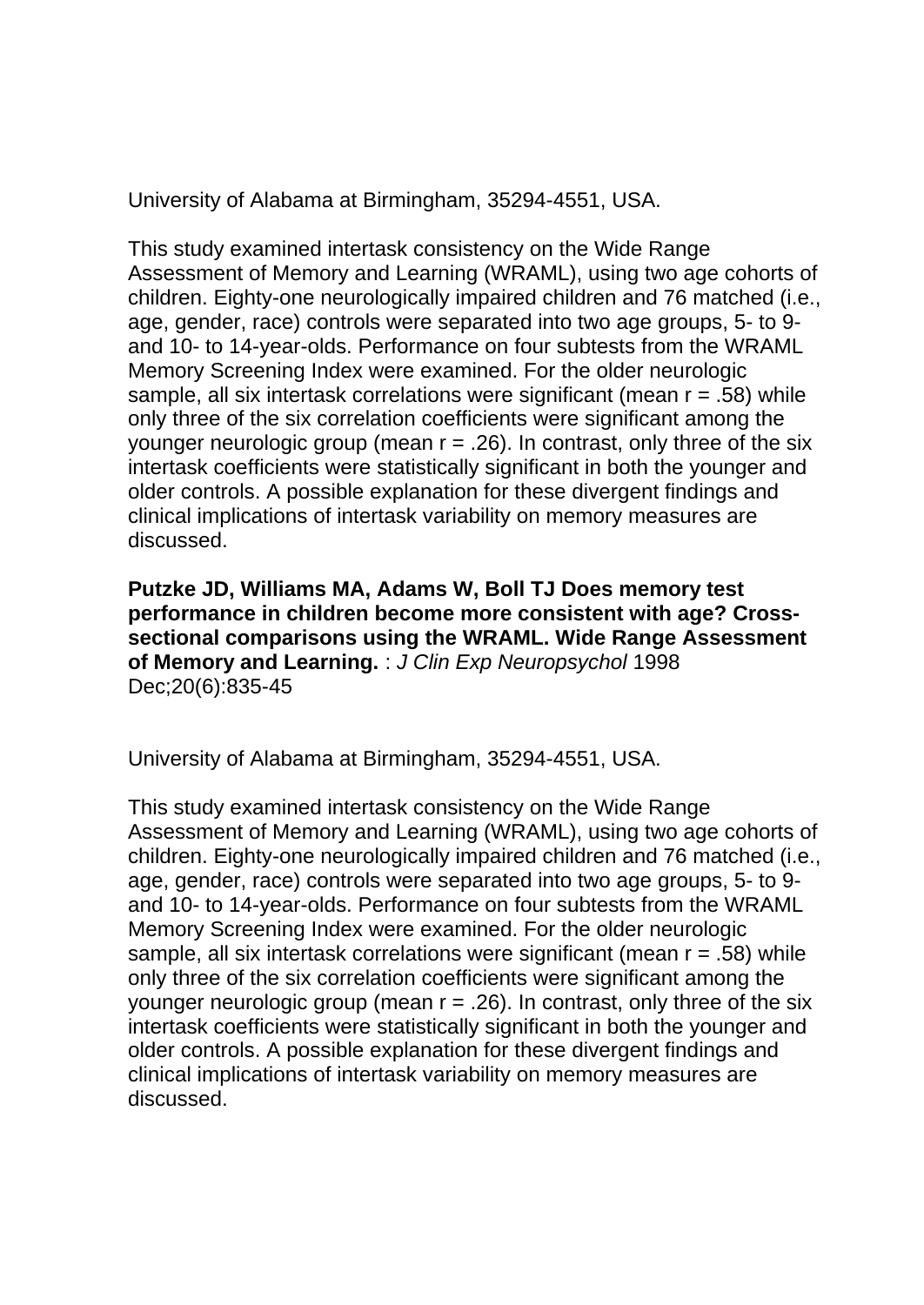### **Humphries T, Krekewich K, Snider L Evidence of nonverbal learning disability among learning disabled boys with sensory integrative dysfunction.**

: *Percept Mot Skills* 1996 Jun;82(3 Pt 1):979-87

:

Hospital for Sick Children, Ontario Institute for Studies in Education, University of Toronto, Ontario, Canada.

The presumed sensorimotor basis of the nonverbal learning disability syndrome was investigated among 90 learning disabled boys (M age = 6  $yr., 8$  mo.,  $SD = 12.2$  mo.) with sensory integrative dysfunction. The majority of the boys were Caucasian, lower to middle socioeconomic status, and from urban, English-speaking families.  $14\%$  (n = 13) of the boys satisfied core discrepancy criteria for nonverbal learning disability, including both a significantly higher Wechsler Verbal than Performance IQ and a higher standard score in Reading than Arithmetic on the Wide Range Achievement Test. Compared with a control group of 19 boys from the same sample who had no significant discrepancies, boys with nonverbal learning disability had significantly greater weaknesses in space visualization and visuomotor coordination. As predicted, rote verbal memory and syntactical strengths were also exhibited by boys with nonverbal learning disability, but the two groups did not differ significantly.

**Woodard RJ, Surburg PR Fundamental gross motor skill performance by girls and boys with learning disabilities.** *Percept Mot Skills* 1997 Jun;84(3 Pt 1):867-70

Department of Health, Recreation, and Physical Education, Southern Illinois University at Edwardsville 62026-1126, USA.

The purpose of this study was to compare the performance of fundamental gross motor skills by 10 girls and 10 boys, 7 yr. old, with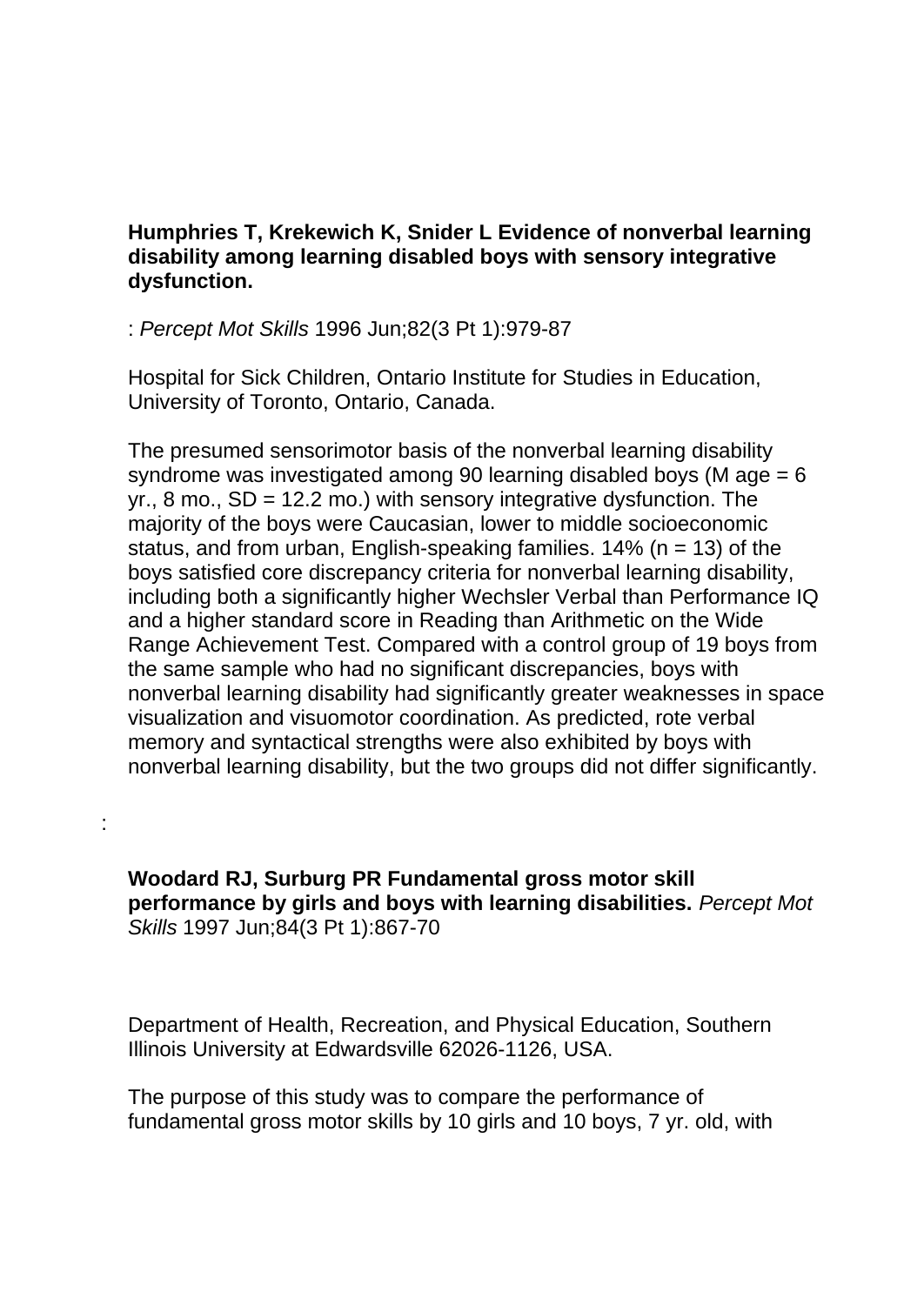learning disabilities. Their skills were assessed on the Test of Gross Motor Development. The boys achieved significantly higher mean scores than the girls on the subtests of Locomotor Skills and Object Control Skills, and on the Gross Motor Development Quotient.

## **Disorders of cognition, attention and learning.**

**Pratt HD, O'Donnell D, Orfuss MF** Michigan State University, Kalamazoo Centre for Medical Studies, USA. *Indian J Pediatr* 1999 May-Jun;66(3):401-14

The inability to successfully navigate the educational system can cause serious problems for children, their parents, the Indian society, and the world at large. When children are required to engage in academic exercises which require attention, specific cognitive abilities and processes, and demonstrations of learning, a subset of these children are unable to perform due to some type of intellectual, emotional, behavioural, physical, or environmental deficit. Any combination of these factors can result in school failure. Although, resources for remedial or special education services in Southeast Asia and India are particularly meager, efforts must be directed towards the retention and achievement of those children who do enroll in primary and secondary schools. Learning disability represents a major form of impairment in society, and much more needs to be done to bring about a general awareness of its consequences. An urgent priority is the education of physicians and teachers about disorders of cognition, learning, and attention.

Publication Types:

- Review
- Review, tutorial

: *Am Indian Alsk Native Ment Health Res* 1994;5(3):45-51 **Differences between American Indian and non-Indian children referred for psychological services.**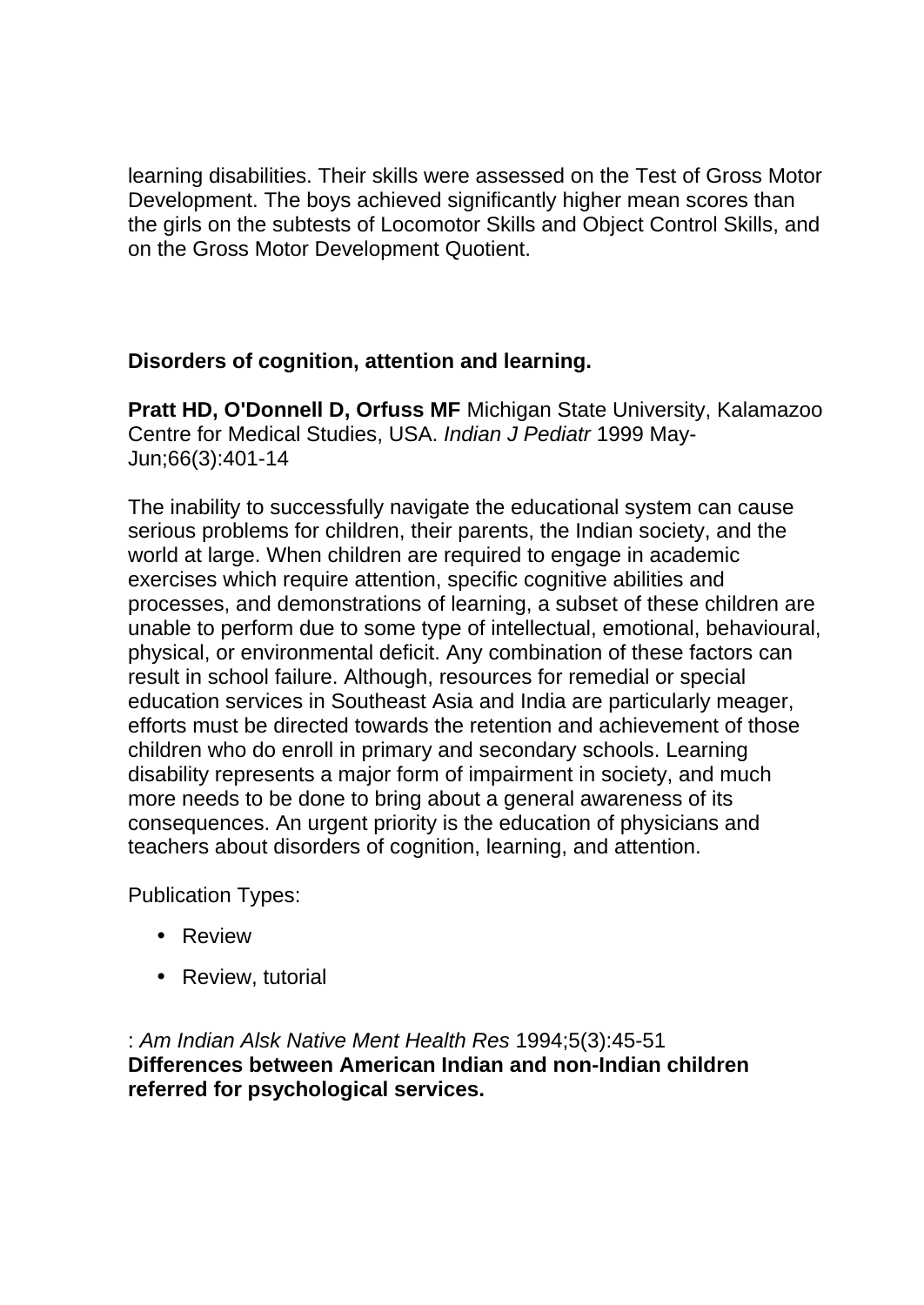## **Wright L, Mercer S, Mullin S, Thurston K, Harned AJ**

University of Oklahoma, Department of Psychology, Norman 73019-0535.

The physical and social characteristics of 60 American Indian children referred for psychological services were compared to those of 60 matched, non-Indian controls. Data were obtained from detailed records available in a multidisciplinary, medical school-related child study clinic. Indian children exhibited more health and social risk factors, but were superior to non-Indians on a variety of motor variables. Interpretations are offered concerning better psychological services for American Indian children based on better understanding of their possible exposure to physical health and social risks which may be related to psychological development.

# **Agarwal KN, Agarwal DK, Upadhyay SK, Singh M**

#### **Learning disability in rural primary school children. 3**: *Indian J Med Res* 1991 Apr;94:89-95

Department of Paediatrics, Banaras Hindu University, Varanasi. In rural primary school children observed for two years, 12.97 per cent of those having IQ greater than or equal to 90 were found to have poor achievement in arithmetic test and teacher's assessment. These learning disabled children had impaired perceptual maturity and conceptual grasp as observed on MISIC (Indian modification of WISC), Bender Gestalt test and Piaget's test. On WISC Bannatyne categories learning disabled children scored highest in verbal conceptualization (similarities, vocabulary, comprehension), followed by spatial (picture completion, object assembly, block design) and sequencing (arithmetic, digit span, coding) abilities. These children on Bender Gestalt test made more errors particularly distortions (distortion of parts, incorrect number of dots, shape of design lost etc). They also showed delayed development on Piagetian tasks class inclusion, conservation (for length, substance, liquid and number) ordinal relation and one to one correspondence. These observations indicate impaired perceptual maturity, conception and information processing deficit.

*J Pediatr Psychol* 1981 Mar;6(1):43-60Teacher and parent checklist ratings with learning-disabled, hyperactive, and emotionally disturbed children.